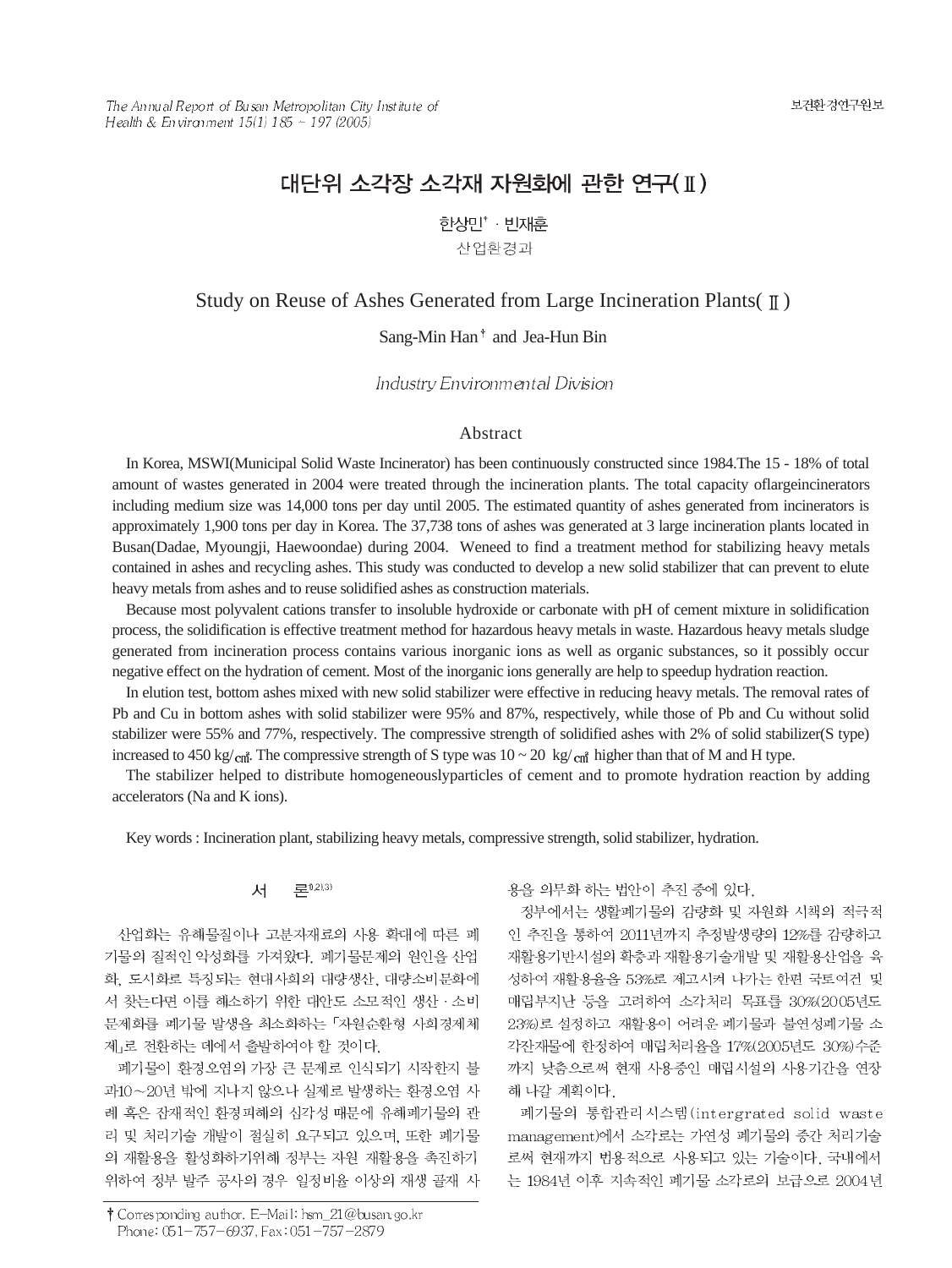도에는 15~18% 정도가 소각 처리되고 있다. 2005년까지 건 설예정인 중대형 소각로의 총규모는 14,000 톤/일이다. 따라 서 국내에서 가동되거나 건설계획인 소각로에서 발생되는 소각 재의 양은 대략 1.900 톤/일 이상일 것으로 추측되고 있으며. 우리시 3개(다대, 해운대, 명지) 대형 소각장에서도 약 37,738 톤/년(바닥재, 비산재 포함 : 2004년) 발생되고 있다. 이웃나라 일본도 일반폐기물의 약 78%를 소각 처리하고 있으며, 소각로 에서 발생되는 소각재의 양은 약 17,000 톤/일(연간 600만톤: 2003년도)발생하고 있으나 극히 일부분만 재활용하고 있으며 거의다 매립에 의존하고 있는 실정이며, 환경보전에 대한 국민 의 의식 향상과 폐기물 매립장 건설에 따른 지하수 등의 주변 환경오염에 대한 불안 등으로 폐기물 매립부지의 확보가 점점 곤란해지고 있다". 그로 인하여 이웃나라 일본도 소각재를 다 양한 자원으로 이용하기 위하여 해양자재로서 리사이클링 하는 등 다양한 방법을 연구하고 있는 것이 현실이다. 이러한 소각 시설에서 배출되고 있는 소각재는 일반폐기물로 분류하여 도시 쓰레기와 같이 매립 처리할 수 있으나, 일부 비산재 등의 소각 재에서 중금속이 용출될 수 있는 위험성이 존재하기 때문에 물 리화학적인 처리를 한 후에 매립을 하고 있다. 또한 생활쓰레 기 매립장에서는 소각재의 반입을 반대하는 입장으로 소각시설 의 운영 시 소각재의 처리문제가 발생하고 있다. 소각재의 처 리기술은 시멘트나 아스팔트를 이용한 첨가제 고형화 기술과 저온에서 소결시키는 소결기술, 고온에서 용융 고화시키는 용 융기술 등이 있다. 최근에 와서는 중금속 용출현상이 거의 발 생되지 않고 부산물을 재활용할 수 있는 용융기술의 개발에 많 은 연구가 진행되고 있으나 고비용 및 운전의 어려운 점 등 많 은 단접이 있다. 소각재 등과 같은 폐기물의 재활용을 위해서 는 먼저 선행되어야 하는 부분이 환경에 대한 안전성의 확보이 다. 우리나라의 경우 1995년 폐기물 관리법이 개정되기 이전에 는 시멘트를 사용한 소각비회의 고형화에 있어서 고화물 1 m<sup>3</sup> 당 150 kg 이상의 시멘트를 혼합하도록 규정하였으며 고화체 의 압축강도도 10 kg/cm3 이상으로 규정하였다. 특히 소각재의 경우에는 중금속에 의한 위해성의 우려가 높으므로 처리 및 재 활용을 위한 대책 마련 시 이를 필히 고려하여야 한다.

우리나라도 '자원의절약과재활용촉진에관한법률'을 통해 '자원의 효율적 이용과 폐기물의발생억제'. '자원의 절약 및 재활용촉진'을 도모하는 한편, 폐기물관리계획(2002.3)에서 '자원순환형경제사회기반 구축'을 정책목표로 제시하고 폐기 물의 '최소화' 와 '자원화' 및 '안전관리' 를 실천목표로 설정 하는 등 자원순환형 폐기물관리를 적극 추진하고 있다. 또한 환경부는 건교부와 공동으로 순환골재의 용도별 품질기준 및 설계 · 시공 지침을 마련(건교부, 2005.8.24)하여 시행중에 있 다. 나아가 순환골재의 재활용 과정에서 국가가 품질을 인증함 으로써 수요자의 신뢰성을 한층 더 높이도록 하기위하여 순환 골재의 품질검사 및 인증제도도 2006 상반기에 실시할 예정이 다. 그러므로 본 연구에서 중금속 등의 오염물질을 안정화시키 면서 소각재를 재활용할 수 있는 처리방안의 필요성이 대두되 고 있는 실정이다. 따라서 중금속 용출을 억제 할 수도 있므며. 골재의 강도도 증가 시킬 수 있는 새로운 고화안정제를 개발하 여 콘크리트 2차 제품(인터로킹블록 등)을 만들어 건설원자재 로써 활용하고자 한다.

#### 연구배경 및 이론적 고찰

#### 연구배경

본 연구는 소각재 등의 폐기물을 시멘트, 골재, 물과 혼합 고 형화 할 때에 첨가하는 액상의 고화안정처리제(HSM제)의 효 과로써, 본 약제는 염화나트륨(NaCl), 탄산나트륨(Na2co3), 알루민산나트륨(NaAlO2), 염화제이철(FeCl3)등의 Na, Ca 및 K이온화합물과 리그닌 설포산소다 및 멜라민수지 설포산 소다 등을 함유하고 있다. 이 고화안정처리제는 1) 시멘트 수 화반응을 강력히 촉진하는것과, 2) 동시에 수화반응의 지속효 과도 있어 CaO, C-S-H(Tobermorite)등의 생성증대로 고형 물의 강도를 현격히 증가시키게하며, 3) 장기간노출시 시멘트 수화 생성물의 유리수로 인한 공극 등을, 증대생성된 팽창재 CaO등이 충진시킴으로써 장기강도 및 장기저항성이 우수해지 는 시멘트고형체를 만듬으로 소각재 등의 폐기물을 안정처리 하여 재활용 제품화 할 수 있는 기술이다.

유해폐기물을 처리하는 방법 중에서 시멘트법은 경제성 및 처리의 용이성 등으로 가장 널리 이용되고 있으나, 고형화 과 정에서 고화체의 부피가 폐기물 양의 최고 두배 이상까지 증가 하기 때문에 고화체의 부피를 최소화하고 중금속 폐기물을 고 형화 하기 위해서는 적은양의 고화체로 많은 양의 중금속 폐기 물을 안전하게 고정시킬 수 있어야 한다. 또한 고형화 시킨 폐 기물 고화체의 용출특성이나 기계적 강도 등이 다른 고형화 방 법에 의해 생성된 폐기물 고화체와 같거나 향상되어야 한다고 보고되어져 있다<sup>®</sup>.

또한, 폐기물의 양에 따라 시멘트 고화체의 강도가 시멘트 모르타르의 강도에 비해 크게 감소하는데 이러한 강도 저하를 방지하기 위해 각종 첨가제 등을 사용하고 있으며, 이러한 첨 가제중 시멘트에 석탄회나 제철슬래그 등을 일정비율만큼 첨 가하는 방법들이 연구되어왔다. 한편, 폐기물내 유해성분의 평 가는 용출실험을 통하여 그 폐기물의 유해정도를 판단할 수 있 는데 이러한 판정의 여부는 유해폐기물의 중간처리방법 및 최 종처리 방법을 결정하거나 폐기물이 매립되었을 경우 침출수 로 배출될 수 있는 오염물질의 양을 예측하는 것이라 할 수 있 다. 이러한 용출실험은 전 세계적으로 시행되고 있으나, 용출 방법과 용출액 판정기준이 상이하여 결과의 객관적인 비교가 어렵다는 문제점을 가지고 있다.

### 소각재(Bottom ash)의 시멘트콘크리트용 잔골재로서의 활 용성 검토

모르타르(모르터) 또는 콘크리트를 만들기 위해 시멘트 및 물과 혼합하는 모래, 장자갈, 쇄석, 기타 이들과 유사한 입상의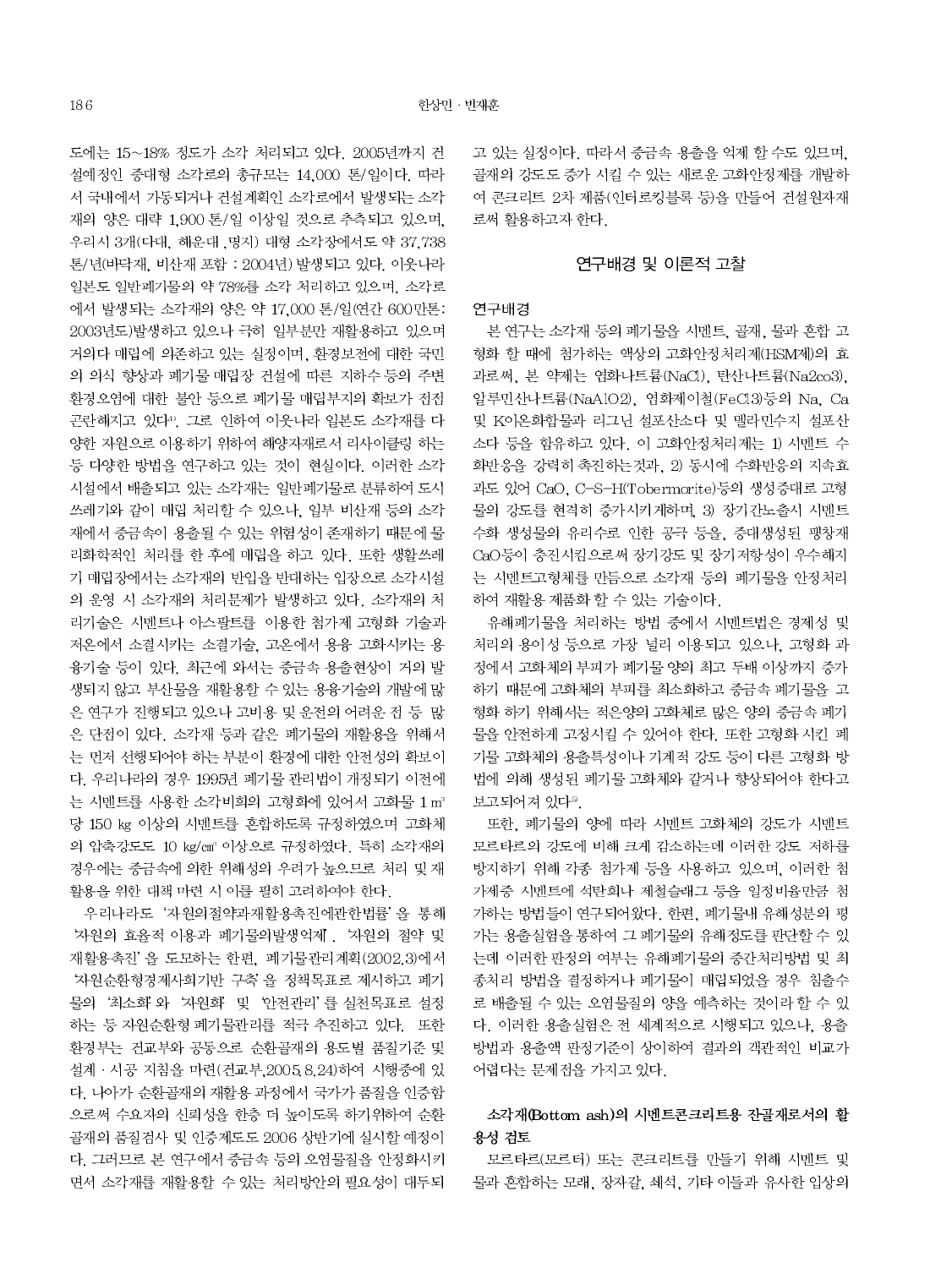재료를 골재라한다.

건설분야에 있어서 골재는 도로용, 콘크리트 2차 제품용 등 으로 사용되고 있으며, 그 중에서도 콘크리트용으로 가장 많이 사용되고 있다. 콘크리트는 압축강도 등의 물성이 우수하고 구 성 재료의 입수가 용이하며 미관이 뛰어난 구조물을 만들 수 있 는 등의 장점이 있으므로, 현재 수많은 건설 재료중의 가장 대 표적인 재료이다. 콘크리트 굵은 골재, 잔골재, 시멘트, 물, 혼 화재료로 구성되며, 골재의 품질이 콘크리트의 품질에 미치는 영향은 지대하다. 콘크리트는 시멘트페이스트를 메트릭스 (Matrix)로 하여 골재를 결합 고정시킨 것으로서 골재의 표면 조직에 따라 시멘트 페이스트의 부착력이 좌우되어지므로 시멘 트페이스트와 부착력이 큰 표면조직을 가진 골재를 선정하여야 한다. 이 골재의 표면조직은 암석형태, 조직구조, 조성광물에 관계가 있고 마모여부에 따라 변환된다. 건설공사의 지속적인 확대로 국내의 잔골재 부족현상은 이미 심각한 상황에 직면해 있으며, 향후의 장기적인 전망도 매우 불투명한 상태이다. 또한 2004년 초에는 바다골재 채취금지 등으로 인한 골재파동으로 인하여 처여골재의 수급이 원활하지 못한 사회적 여건변화와 천여골재의 대체자원으로 사용할 수 있는 순환골재의 품질향상 으로 소각재의 순환골재 재활용 필요성이 더욱 대두되고 있다. 이러한 상황에서 도시쓰레기 소각재의 콘크리트 잔골재화는 외 국의 경우 대체골재 개발과 쓸모없는 폐기물의 자원화 차원에 서 활발하게 연구가 진행되고 있으며, 아울러 규격화도 검토되 고 있다. 도시쓰레기 소각재를 시멘트콘크리트용 잔골재로서의 적용 가능성을 평가하기위하여 1차 적으로 시멘트 모르타를를 제작하여 전체골재 사용량 중의 소각재 치환에 따른 강도발현 등의 기초물성을 측정하여 잔골재로서의 타당성을 검증하여 시 멘트콘크리트용 잔골재로의 활용 가능성을 검토하였다.

#### 입형

골재는 콘크리트 체적의 약 70% 이상을 차지하고 있기 때문 에 그 종류와 품질은 콘크리트의 성질에 커다란 영향을 미친 다. 골재의 산지가 일정하더라도 현재 대부분 사용하는 골재가 쇄석이기 때문에 골재 산지의 파쇄기 상태에 따라 구분되지만, 특히 경도, 골재의 광물크기, 공극의 특성에 따라 차이가 나며, 골재에 미친 힘의 정도에 따라 차이가 난다.

Table 1. A sieve separate of municipal solid wastes

입도

입도라는 것은 골재의 크기에 따른 입자분율은 골재의 최대 크기 및 최소 크기사이의 입자 크기별 분율을 일컫는 것으로 체에 남는 입자의 무게분율을 의미한다. 작은 입자가 많은 입 도의 골재에서는 굵은 입자가 많은 골재보다 콘크리트에서 일 정한 작업성을 유지하기 위해서물을 많이 요구하며, 굵은 입자 사이에 작은 입자크기의 골재가 시멘트페이스트와 함께 채워 지기 때문에 보다 우수한 품질의 콘크리트를 얻을 수 있는 것 이다. 따라서 사용되는 골재가 일정 부피에서 공극이 작아질수 록. 콘크리트 작업시 빈공간의 공극이 없기 때문에 최적의 콘 크리트를 얻을 수 있다. Table 1.은 소각재를 KS F 2502(골 재의 체가름시험방법) 방법에 준하여 체가름 시험한 결과이다.

Table.1 에서 일반적으로 골재의 입도로부터 골재가 미세한 지 혹은 굵은지를 평가하는 지수로서 조립율(분말계수: Fineness modulus, FM)를 정의하고 있다. 조립율은 골재의 체가름시 각각의 체에 남은 골재의 잔분율의 합을 100으로 나 눈값으로 다음과 같이 정의되며, 조립율은 골재의 입경이 큰 것일수록 커진다. 문헌에 따르면 일반적으로 잔골재 조립율이 2.6~3.1, 굵은 골재는 6~8 이 되면 입도가 좋은 편으로 보고 되어져 있다.

$$
\mathbb{Z}^2 \frac{1}{2} \cdot \mathbb{E}(\text{FM}_4) = \frac{\Sigma \cdot (2 \cdot \frac{1}{2} \cdot \frac{1}{2} \cdot \frac{3}{2} \cdot \frac{3}{2})}{100}
$$
\n
$$
\mathbb{Z}^2 \cdot \frac{1}{2} \cdot \frac{1}{2} \cdot \frac{1}{2} \cdot \frac{1}{2} \cdot \frac{1}{2} \cdot \frac{1}{2} \cdot \frac{1}{2} \cdot \frac{1}{2} \cdot \frac{1}{2} \cdot \frac{1}{2} \cdot \frac{1}{2} \cdot \frac{1}{2} \cdot \frac{1}{2} \cdot \frac{1}{2} \cdot \frac{1}{2} \cdot \frac{1}{2} \cdot \frac{1}{2} \cdot \frac{1}{2} \cdot \frac{1}{2} \cdot \frac{1}{2} \cdot \frac{1}{2} \cdot \frac{1}{2} \cdot \frac{1}{2} \cdot \frac{1}{2} \cdot \frac{1}{2} \cdot \frac{1}{2} \cdot \frac{1}{2} \cdot \frac{1}{2} \cdot \frac{1}{2} \cdot \frac{1}{2} \cdot \frac{1}{2} \cdot \frac{1}{2} \cdot \frac{1}{2} \cdot \frac{1}{2} \cdot \frac{1}{2} \cdot \frac{1}{2} \cdot \frac{1}{2} \cdot \frac{1}{2} \cdot \frac{1}{2} \cdot \frac{1}{2} \cdot \frac{1}{2} \cdot \frac{1}{2} \cdot \frac{1}{2} \cdot \frac{1}{2} \cdot \frac{1}{2} \cdot \frac{1}{2} \cdot \frac{1}{2} \cdot \frac{1}{2} \cdot \frac{1}{2} \cdot \frac{1}{2} \cdot \frac{1}{2} \cdot \frac{1}{2} \cdot \frac{1}{2} \cdot \frac{1}{2} \cdot \frac{1}{2} \cdot \frac{1}{2} \cdot \frac{1}{2} \cdot \frac{1}{2} \cdot \frac{1}{2} \cdot \frac{1}{2} \cdot \frac{1}{2} \cdot \frac{1}{2} \cdot \frac{1}{2} \cdot \frac{1}{2} \cdot \frac{1}{2} \cdot \frac{1}{2} \cdot \frac{1}{2} \cdot \frac{1}{2} \cdot \frac{1}{2} \cdot \frac{1}{2} \cdot \frac{1}{2} \cdot \frac{1}{2} \cdot \frac{1}{2} \cdot \frac{1
$$

### 강도

콘크리트의 강도는 물 시멘트비(W/C), 골재의 강도 등에 의 하여 좌우 되어지는데, 특히 골재의 강도에 미치는 영향으로 골재의 기계적 성질 뿐만 아니라 흡수성이나 부착특성과도 그 관계가 있다. 일반적으로 골재의 강도와 탄성 계수는 그 암석 의 재질, 표면성상, 조직 구조에 의해 결정되어지며, 골재의 강 도는 첫째, 콘크리트의 마모저항성, 둘째, 동결융해저항성, 화 학적 안정성과도 밀접한 관계를 갖는다. 그러나 강도가 강하다 고만 해서 콘크리트의 성질이 좋다고 판단하기는 어렵다. 골재 의 강도가 강하고 단단한 골재는 주위의 시멘트 페이스트에 균 열을 발생할 소지가 있기 때문에 적정 번위의 강도를 지닌 골

| $\mathbf{r}$ |      |                          |           |                                 |  |
|--------------|------|--------------------------|-----------|---------------------------------|--|
|              |      | 각 체에 남은 양의 누계            | 각 체에 남은 양 |                                 |  |
|              | g    | $\%$                     | g         | $\%$                            |  |
| 20           |      | 0                        | O         |                                 |  |
| 13           | 11   |                          | 11        |                                 |  |
| 10           | 16   |                          | 5         |                                 |  |
| 5            | 225  | 18                       | 209       | 17                              |  |
| 2.5          | 611  | 49                       | 386       | 31                              |  |
| 1.25         | 875  | 70                       | 264       | 21                              |  |
| pan(접시)      | 1250 | 100                      | 375       | 30                              |  |
| 계            | 1250 | 100                      | 1250      | 100                             |  |
| 최대치수         | 13mm | $\overline{\phantom{0}}$ |           | $\hspace{0.1mm}-\hspace{0.1mm}$ |  |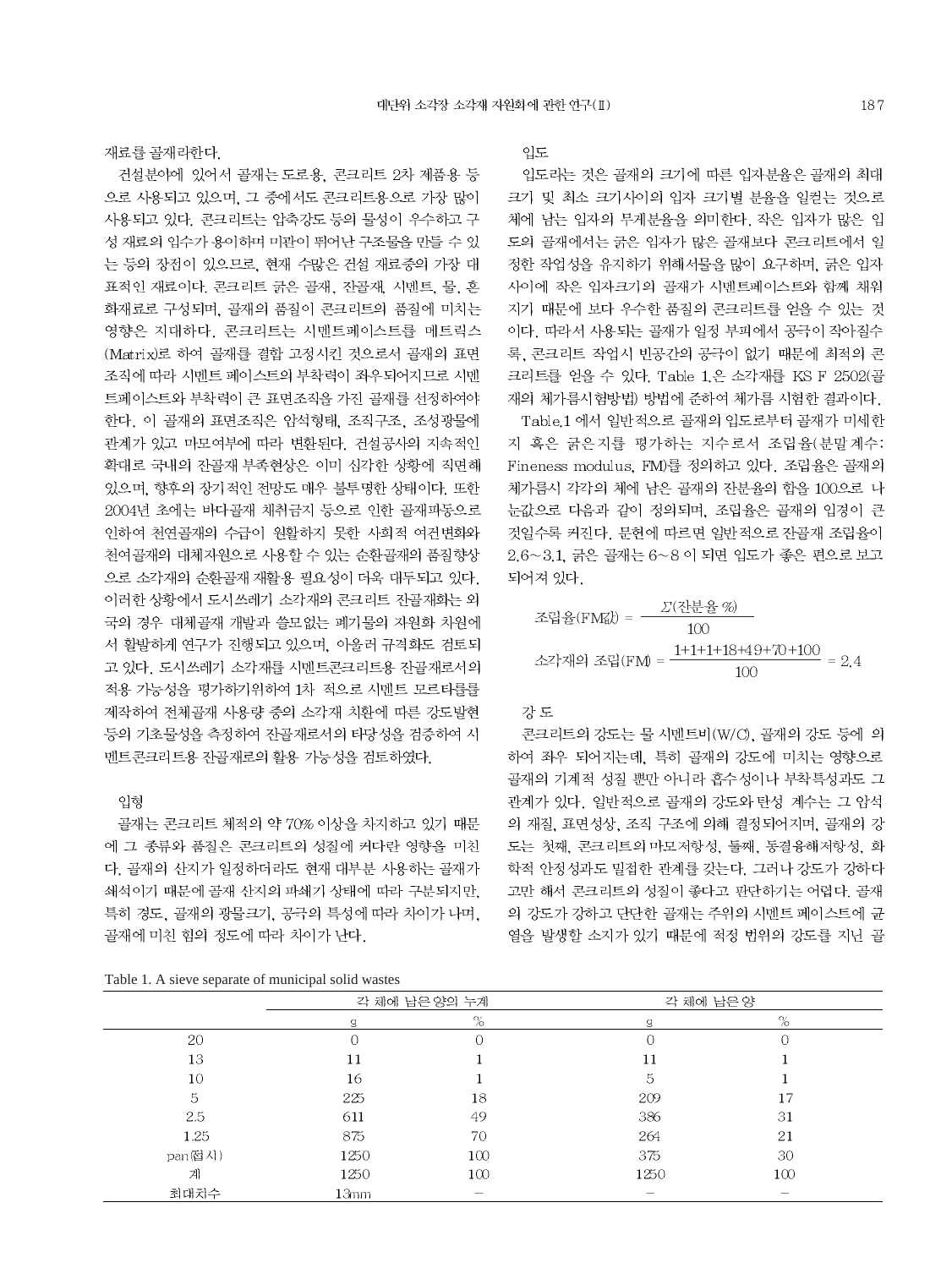재를 선정하는 것이 이상적이며, 일반적으로 콘크리트에서는 골재의 강도가 시멘트 모르타르 강도 보다 커야 하는 것이 기 본적인 것이다.

### 불순물

골재는 단단하고 내구적인 것으로서 적당한 입도를 유지하 여야 하며, 골재에 먼지, 진흙, 유기불순물, 염분 등의 유해물 이 포함되지 않아야 한다. 특히, 유기물질이 포함되어 있으면 응결 및 경화를 매우 지연시키며, 접토성분은 시멘트 페이스트 (paste)와 골재의 부착력을 약화시킴으로서 요구되는 강도를 얻을 수 없으며 내구성 감소, 동결융해 저항성 감소 등을 야기 하다

### 부착성

골재와 시멘트 페이스트와의 부착은 콘크리트의 강도 특히 휨강도에 큰 영향을 미친다. 부착은 골재표면의 거칠기에 의 한, 골재와 시멘트 페이스트와 맞물림에 의한 것이다. 파쇄한 돌과 같이 포면이 거치른 것은 부착성이 좋고 골재 내부에 침 투를 허용하지 않는 표면 조직을 갖는 것은 부착을 나쁘게 한 다. 또한 부착은 골재의 광물학적, 화학적 성질 등에도 영향을 받는다.

### 비중, 흡수율 및 마모량

자연골재의 비중과 흡수율은 모암에 따라 다르지만 비중과 흡수율과 사이에는 반비례 관계가 있고, 모암의 풍화가 진행되 면 내부에 미세한 균열이 생겨 비중의 저하와 흡수율의 증대를 초래한다. 이와 같은 골재를 사용한 콘크리트는 일반적으로 탄 성계수가 저하하고, 건조수축이 증대하고 중성화와 동결 융해 에 대해 내구성이 저하되는 등의 경향을 보인다. 문헌에 따르 면 보통 평균적으로 도시쓰레기 소각재 잔골재의 비중은 2.31  $\sim$ 2.50. 흡수율은 9.26% $\sim$ 11%. 마모율은 35.8% $\sim$ 40% 정도 로 알려져 있다<sup>6,110</sup>.

### 폐기물 처리방식의 종류와 특성

| Table 2. Variety and Specific of waste treament method |  |  |  |  |
|--------------------------------------------------------|--|--|--|--|
|--------------------------------------------------------|--|--|--|--|

이론적 고찰<sup>6)</sup>

#### 이론적 고찰

폐기물의 고형화 반응은 시멘트 혼합물의 pH에 따라 대부 분의 다가 양이온이 불용성의 수산화물이나 탄산염으로 변화 되기 때문에 특히 독성이 큰 고농도의 중금속 폐기물 처리에 효과적이다. 각종 공정 중에 발생되는 유해한 중금속 슬러지에 는 다양한 종류의 무기이온들 외에도 유기물질들이 존재하므 로 시멘트의 수화 반응에 악영향을 나타내지만 일반적으로 F<sup>-</sup>. POs, OH등에 의해 침전 가능한 이온들을 제외한 대부분의 무기 이온들은 수화 반응을 촉진시킨다.

수화반응을 저해하는 요인에는 2가지가 있는데, 첫째 시멘 트입자 표면에 침전물을 형성하여 물과 시멘트의 접촉을 억제 하는 경우로 석고를 예로 들 수있다. 또한 중금속 수산화 침전 물과 그 밖의 무기성 침전물도 시멘트 입자 표면에 흡착되면 수화반응을 지연시키는 것으로 알려져 있다.

Tashiro927에 의하면 Zn, Pb, Cu 등은 시멘트의 칼슘이온 과 반응하여 수산회물로 침전하거나Ca(OH)2와 반응하여 복염 을 형성함으로써 시멘트 수화에 악영향을 미칠 뿐만 아니라 시 멘트의 초기 강도 저하를 가져온다고 하였다. 그러나, Frank<sup>528</sup> 등에 의하면 Cd의 경우 반응 초기에 Cd(OH)<sub>2</sub>를 생 성하여 CSH(calcium silicate hydrate)와 Ca(OH)2의 침전 핵으로 작용함으로써 강도 증진에 기여하는 것으로 알려져 있 으며, Bishop등은 수화반응 초기에 생성되는 수화물인 ettringite의 자유도가 크기 때문에 이온 치환 등에 의해 중금 속이온을 효율적으로 고정화시키는 것으로 발표 한 바 있지만, 이에 대한 연구는 아직 미흡한 실정이다. 중금속이 고화체 내 에 갇히게 되는 것은 수화 반응에 의해 일어나는 작용이므로 효율적인 중금속처리, 유해폐기물의 안정화를 위해서는 시멘 트 수화 반응에 대한 고찰이 필요하여 다음 장에 시멘트 수화 반응에 대하여 이론적 근거를 상세히 기술 하였으며, 시멘트 고화체에 있어서 수화 반응에 영향을 주는 인자들이 직접 중금 속 용출과도 밀접한 관련이 있다.

중금속 용출에 영향을 미치는 물리적 성질로는 물과 시멘트 의 비율, 슬러지와 시멘트 비율, 양생기간, 공극의 크기, 투수

| Table 2. Variety and Specific of waste treatment include |                                                                   |                                                                                                                                                   |  |  |  |  |  |
|----------------------------------------------------------|-------------------------------------------------------------------|---------------------------------------------------------------------------------------------------------------------------------------------------|--|--|--|--|--|
| 처리방식                                                     | 적용 및 성능                                                           | 작업성 및 장 · 단접                                                                                                                                      |  |  |  |  |  |
| 시멘트+고화안정처리제<br>(HSM제)고형화                                 | ㅇ금속이온 결합을 강력히 촉진<br>ㅇ시멘트수화 화합물의 증가로 고형물의 현격한 강도 증가<br>ㅇ중금 속 용출 억제 | ㅇ상온처리,처리비 저렴<br>ㅇ액상이 약제이 므로 균질<br>ㅇ화학 적안정<br>ㅇGR규격을 만족시킴으로 재활용 가능                                                                                 |  |  |  |  |  |
| 시멘트 고형화                                                  | ㅇ금속이온을 흡착<br>ㅇ유화폐기물 성상에 따라 고화조제를 사용                               | ㅇ상온처리, 처리비 저렴<br>ㅇ용출억제력 한계성 및 강도발현 부족<br>ㅇPb과 같은 물질은 양쪽성 물질(Amphoteric metal) 고형<br>화된 시료의 pH에따라 용해도가 달라 pH가 낮을 경우와<br>높을 경우 다같이 용출 농도가 높게 나타 난다. |  |  |  |  |  |
| 아스팔트 고형화                                                 | ㅇ접착력, 결합력, 내수성, 내식성이 좋음                                           | ㅇ가염이 필요하므로 처리비 높음                                                                                                                                 |  |  |  |  |  |
| 플라스틱 고형화                                                 | ㅇ내수성, 내약품성 등이 우수함<br>ㅇ폐플라스틱을 이용가능                                 | ㅇ가염이 필요하므로 처리비 높음                                                                                                                                 |  |  |  |  |  |
| 소결 고형화                                                   | o물리 적, 화학적 안정성 좋음<br>ㅇ감량화가 좋음                                     | ㅇ최적 온도 변화 좋음 _ ㅇ처리비용 높음, 저비접 중급속 휘산                                                                                                               |  |  |  |  |  |
| 용융 고형화                                                   | ㅇ대단히 치밀하고 안정된 고화제<br>ㅇ감량화 효율이 가장 큼                                | ㅇ에너지 소비가 커서 처리비용 고가<br>ㅇ저비점 중금속 휘산문제 발생                                                                                                           |  |  |  |  |  |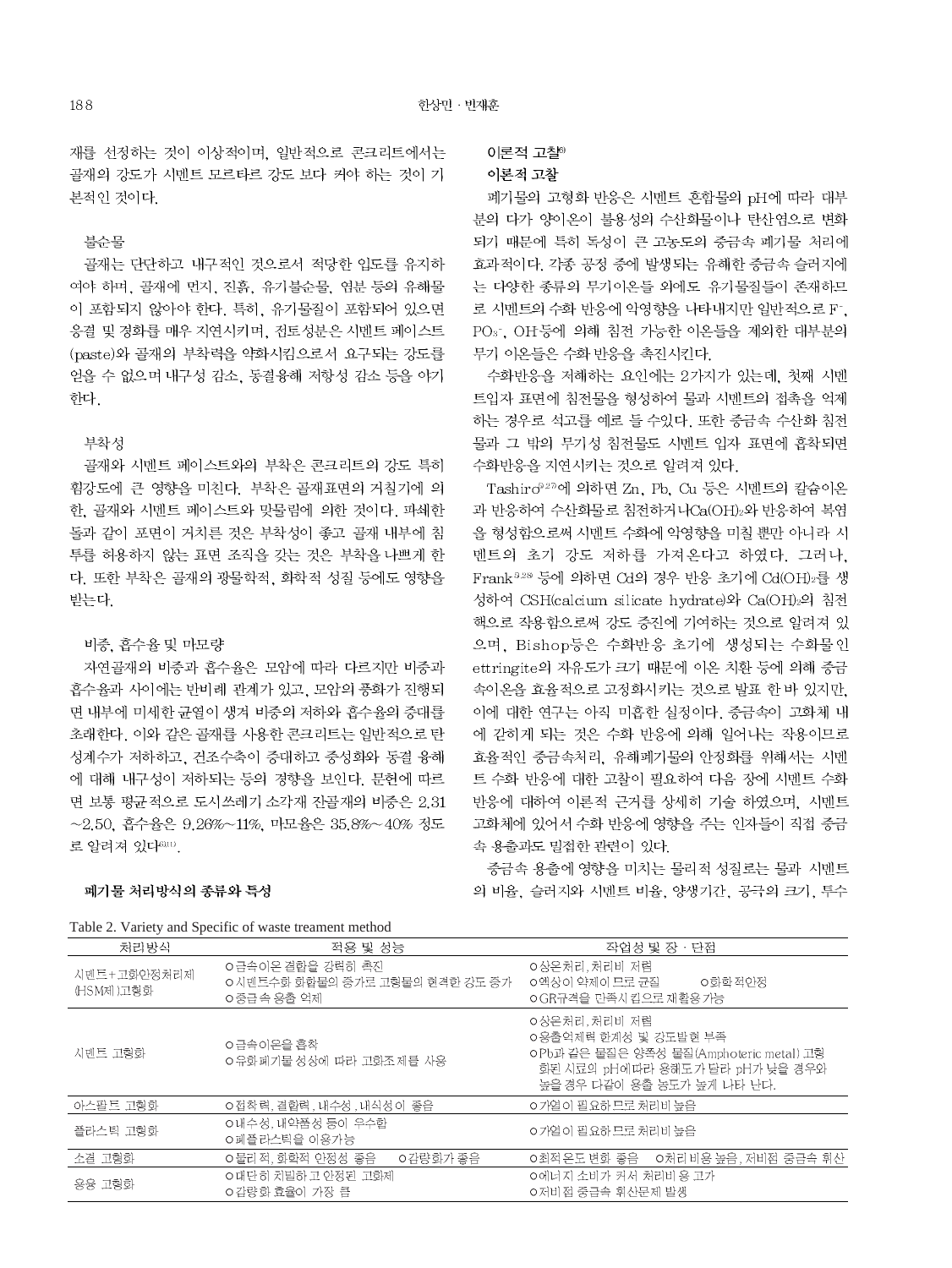계수, 압축강도, 기타 고화체에 대한 첨가물질의 종류 및 양 등 을 들 수 있다. 이들은 서로가 복합적으로 작요하므로 각각의 영향을 규명하기는 매우 어려우며, 1차적인 영향인자들로는 물과 시멘트의 비율, 슬러지와 시멘트의 비율, 양생기간, 고화 체에 대한 첨가물질을 들 수 있고, 2차적인 영향으로 물리적 성질과 관계되는 공극의 크기, 투수계수, 압축강도 등의 성질 을 거론 할 수 있다. 시멘트가 수화반응을 일으키면 체적이 증 가해서 수화생성물이 입자사이의 공극을 채우게 되며, 이 때 수화정도와 물과 시멘트의 비율에 따라서 공극율이 달라지게 되는데, 물과 시멘트의 비율이 증가하면 공극율도 커지게 되 고, 공극율이 커지면 용매의 침투율이 또한 증가하여 용출량이 증가하게 된다. 또한, 슬러지와 시멘트의 경우는 이 값이 증가 하면 시멘트양에 대한 중금속 양이 상대적으로 증가하게되고, 증가한 슬러지 양만큼 시멘트의 양이 줄어들어서 수화를 일으 킬 수 있는 물질이 줄어들기 때문에 강도가 저하되어 중금속 용출량이 높아지게 된다.

#### 시멘트의 수화반응

시멘트의 수화반응 7.819

시멘트 화합물의 상온에서의 수화반응을 요약하여 화학양론 적인 식으로 나타낸 것으로 특히 Table 3, 식(1,5), (1,6), (1,8) 는 석고 공존 하에서의 화학반응식이다.



Fig. 1. Hydration velocity of cement compound (1).

#### Table 3. Hydration of cement

시멘트 화합물인 CsS. CsS. GA. CAF는 반응성이 높은 무 수화물로서 물과 반응하여 용해도가 낮은 안정한 수화물을 생 성한다.



Fig. 2. Hydration velocity of cement compound (2).

다음 Fig. 1 과 Fig. 2 에서와 같이 각 화합물의 수화속도는 91일간의 장기재령으로 보면 CAS가 가장 빠르지만, 수화개시 후 5시간 이내의 수화는 CsA의 수화속도가 가장 빠른 것을 볼 수 있다. 이와 같이 수화속도에 따른 응결 → 경화로의 진행이 클링커 광물의 강도발현에 영향을 미치며 Fig. 3 와 같이 CS 와 β-C2S가 장기적으로 높은 강도 발현을 보이고 있다.



Fig. 3. Compressive strength of hydration cement compound.

| $2C_3 + 6H_2O \rightarrow C_3S_2H_3 + 3C_4(OH)_2$                               | (1,1)  |
|---------------------------------------------------------------------------------|--------|
| $2C_3 + 4H_2O \rightarrow C_3S_2H_3 + C_3(OH)_2$                                | (1, 2) |
| $2C_3A + 27H_2O \rightarrow C_4AH_19 + C_2AH_8$                                 | (1,3)  |
| $CAH_{19} + CAH_8 \rightarrow C_3S_2H_3 + CAOHb$                                | (1,4)  |
| C:A + 3CaSO4 + 32HzO $\rightarrow$ C:A + 3CaSO4 + 32HzO                         | (1.5)  |
| $2C_3A + C_3A + 3C_4SO_4 + 32H_2O + 4H_2O \rightarrow 3IC_3A + CaSO_4 + 12H_2O$ | (1.6)  |
| $C_4HF + (8+n)H_2O \rightarrow C_2AH_8 + C_2FH_1$                               | (1, 7) |
| $CaAF + 3CaSO4 + 32H2O \rightarrow CaAF) + 3CaSO4 + 32H2O + Ca(OH)2$            | (1,8)  |
|                                                                                 |        |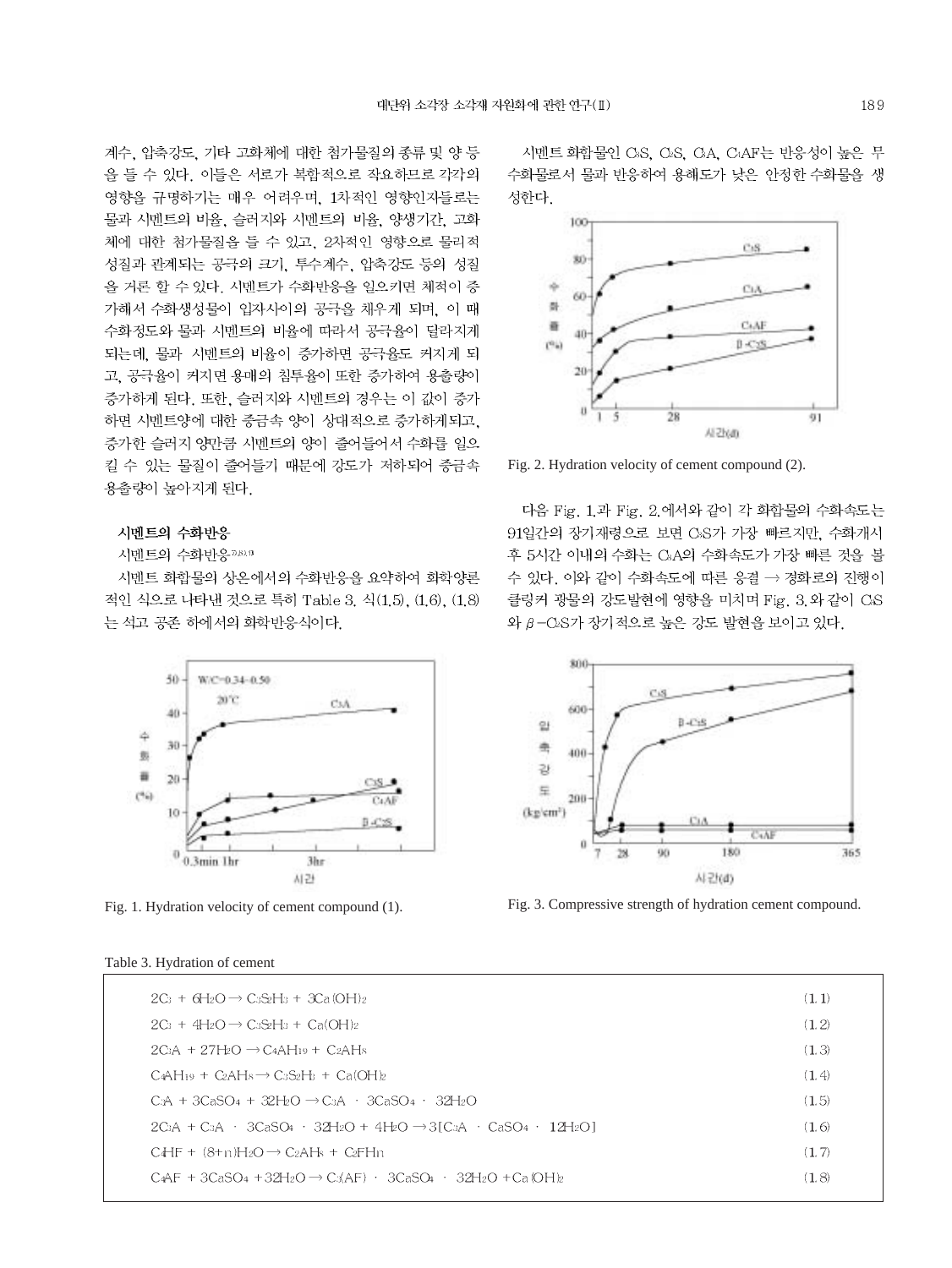| Table 4. hydration heat of cement |           |            | (cal/g)    |
|-----------------------------------|-----------|------------|------------|
| 재렴(일)                             |           | 28         | 91         |
| 시멘트 종류                            |           |            |            |
| 보통포틀란드시멘트                         | $70 - 80$ | $80 - 90$  | $90 - 100$ |
| 조강포틀란드시멘트                         | $75 - 85$ | $90 - 100$ | $95 - 105$ |
| 중용열포트란다시멘트                        | $55 - 65$ | $70 - 80$  | $75 - 85$  |
| 고로시멘트(B종)                         | $55 - 70$ | $75 - 85$  | $80 - 90$  |
| 플라이애쉬시멘트(B종)                      | $55 - 65$ | $70 - 80$  | $75 - 85$  |
|                                   |           |            |            |

시멘트의 수화열®

시멘트를 물로 비비면 수화하여 열이 발생하는데 이 수화에 의하여 발생되는 열을 수화열(heat of hydration)이라 한다. 수화열은 시멘트가 응결(setting), 경화(hardening)하는 과정 에서 발열하며, 이 발열량은 시멘트의 종류, 화학조성, 분말도, 물/시멘트비 등에 의하여 달라진다. 시멘트가 물과 완전히 반 응하면 125 cal/g 정도의 열을 발생한다. 이 수화열은 콘크리 트의 내부온도를 상승시키므로 한중(寒中)콘크리트 공사에는 유효하지만 댐과 같이 단면이 큰 콘크리트에서는 온도가 크게 상승하여 초기 경화가 끝나 냉각하게 되면 내외의 온도차에 의 하여 균열발생의 원인이 된다. 각종 시멘트의 수화열을 Table 4 에 나타내었으며 시멘트의 조성 화합물의 발열량을 Table 4 에 나타내었다.

이러한 시멘트는 주로 아리트(CsS), 베리트(C2S), 세리트 (C<sub>3</sub>A), 페라이트(CAF)와 같은 이질적인 화합물로 이루어져 있으며, 이들은 전체의 약 90%를 전하고 있다. 따라서 시멘트 가 물과 접한 후 수화반응이 일어날 때, 이들 개개의 화합물은 CBA, CAF의 경우 초기에 급속한 수화반응이 진행되며 이에 반해 CsS, CsS 등은 장기적으로 서서히 수화반응이 진행된다.

이때 이들 화합물은 수화반응시 각각 다른 발열량을 지니며 수화열(heat of hydration)이라는 다량의 열을 방출하게 된 다. Table 5.와 같이 CS. CA등의 화합물을 다량 함유하는 시멘트는 수화열이 크다는 특징을 지니고 있음을 알 수 있다. 이러한 시멘트의 수화열은 근사치로써 개개의 화합물의 수화 열을 가중 평균한 값과 같다는 것이 경험적으로 나타나 있으며 이를 식(1.9)으로부터 계산할 수 있다.

Table 5. A purity compound hydration heat including cement

| 화학물     | 수화열(cal/g) |
|---------|------------|
| CsS     | 120        |
| $C_2S$  | 62         |
| $C_3A$  | 207        |
| $C_4AF$ | 100        |

 $QH = a(C3S) + b(C2S) + c(C3A) + d(C4AF)$  ............. (1.9)

여기서 QH는 시멘트의 수화열, a, b …등은 각 화합물의 수 화열, 또 (CsS), (CsS) … 등은 각각의 성분이 시멘트 중에서 차 지하는 비율이다. 한편 각각의 클링커가 시멘트의 일부로서 수 화했을 때 각 성분의 수화열을 Table 5.에 나타내었다. C:S. C2S의 수화시 방출되는 열량에 있어서는 실험결과가 어느 정

도 일치하고 있으나 C&A와 CAF에 있어서는 상당한 차이를 보 인다. 즉, 시멘트 중에 CA, CAF 등의 경우 서로 모순되는 결 과를 보여 순수화합물의 수화열과 상당히 다르다는 것을 알 수 있다. 보통 시멘트의 수화열을 100 ~ 120 cal/g이며 수화열의 계산치는 실측치와 9.6 cal/g이상의 차이가 발생하기도 한다.

시멘트의 수화발열속도 0.02

수화반응의 응결의 시발과 종결은 Fig. 4.와 같다. 이것은 어느 시기에 활발한 반응이 행하여져 있는지의 전체적인 반응



Fig. 4. Hydration and calorific curve of cement.

- Si. 수화직후의 예리한 발열피크는 수중에 용해한 석고 가 시멘트 클링커 광물중에서 가장 활성이 큰 알루 미네이트 (CBA)와 반응하여 생성하는 에트린가이트 (ettringite)의 생성열 및 alite표면의 용해열에 의 한 것이다.
- S ii. 알루미네이트 입자 주위는 불용성의 에트링가이트막 에 의해 덮여있고 alite입자의 주위에도 불용성의 규산칼슘수화물(C-S-H)막에 의해 피복되어 각각의 수화반응을 억제하고 있는 시기이다.
- Siii. 덮여있는 C-S-H막이 내부로부터의 침투압 때문에 팽창하여 파괴되고 alite의 수화가 재차 활발하게 되는 시기이다.
- Siv. 알루미네이트 입자 주위의 에트린가이트 막이 결정 의 팽창압으로 파괴되고 다시 내부의 C3A가 수화를 시작하고 석고의 부족에 의해 육각판상의 모노설페 이트(mon o-sulfate)로 변화하는 경우의 발열이다.
- Sv. 제 2피크 이후는 확실한 발열피크가 나타나지 않지 만 alite와 belite는 다량을 생성되 C-S-H상에 이 해 채워져 이온의 이동이 어렵게 되고 수화속도는 전차 느려지게 되며 수화물끼리의 접촉에 의해 응결 이 시작된다.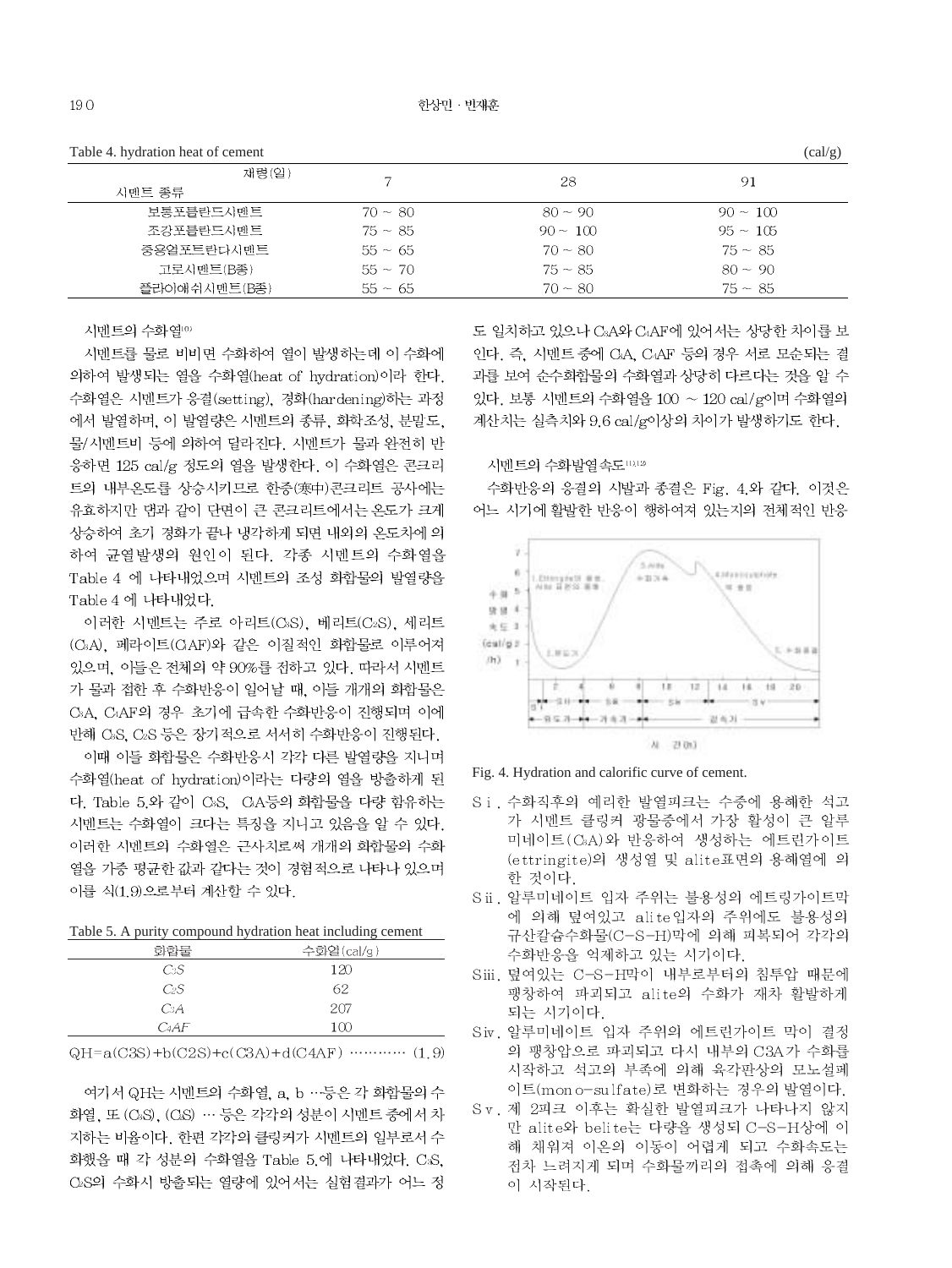Table 6. Chemical composition of bottom ash and fly ash

| Table 6. Chemical composition of bottom ash and fly ash |       |       |           |      |      |      |      | 단위(%) |    |
|---------------------------------------------------------|-------|-------|-----------|------|------|------|------|-------|----|
| 구분                                                      | SiO2. | JaO   | $Al_2O_3$ | MgO  | Na2O | K2O  | FeO3 | ZnO-  | 비고 |
| 바닥재                                                     | 26.93 | 17.86 | .1.30     | 8.79 | 3.67 | 2.92 |      | 1.57  |    |
| 비산재                                                     | 34.40 | 14.46 | 8.03      | 2.60 | 4.80 | l.45 | 3.95 | 0.92  |    |

속도곡선을 표시한 것이다. 횡축은 시간을 종축에는 수화를 나 타내며 반응이 활발하면 할수록 반응속도는 커진다. 이 곡선에 서 보면 S+에서 Sv까지의 5개의 반응시간에 특징을 붙일 수 있다. 때로는 Si 와 Si 를 합하여 유도기 Sii을 가속기 Si 와 Sv 를 감속기로 줄여 3기간으로 나눌 수도 있다.

#### 도시 쓰레기의 특성

화학적 특성(3)(4),15),16),17

도시 쓰레기를 소각하면 바닥재, 보일러더스트, 비산재 등 3 가지 폐기물이 발생된다. 바닥재는 수분 함유기준 소각되는 쓰 레기량의 10~15%가 발생하고 보일러 더스트 및 비산재는 수 분 함유 기준 쓰레기량의 1~1.5%가 발생한다. 소각재의 물리 적 조성에 있어 순수한 소각재가 64%, 유리, 금속 등 불연물의 비율이 35%를 차지하고 있다.

바닥재의 구조특성을 분석하면 유리상형태(Vitreous Type), 공극형태(Porous), 미세결정상(Microcrystalline Type) 등 3가지 형태로 발생이 되었다. 유리상 형태는 매우 밝 은 금속표면과 매우 단단한 구조로 된 검은 암석과 같은 형태 이고, 공극형태구조는 소각처리 시 낮은 온도에서 발생하고, 미세 결정사 형태는 바닥재의 가장 빈번한 형태로서 매우 단단 한 구조를 갖고 있다.

Table 6 에서 바닥재에 대한 Microscopic특성 결과를 보 면, 유리상(Glass newly formed), magnetite(Fe2O3), Quartz(SiO2), Melilites(황장석)를 주요 성분으로 하여 60여 가지의 암석 성분으로 구성되어있다. 이들 성분들은 소각장 순 간 소각온도와 시간, 반입되는 쓰레기 성상에 따라서 다른 형 태로 석출되는데 거의 1000 이상에서는 glass상, 600~1000 에서는 magnetite상, 700~800 에서는 Melilites가 형성되 어 온도 조건에 따라 생성되는 소각재의 성상이 크게 달라지고

있음을 보여주고 있다. 바닥재의 함유된 중금속은 Zn. Cu. Pb. Cr. Ni 정도가 함유되어있으나, 이 중금속 성분들은 Table 6, 에서 구조 분석한 암석들 내에서 매우 견고한 형태로 고정화 · 안정화되어 있는 형태로서 낮은 용출농도를 나타내게 된다.

Table 7. Composition rate of bottom ash each particle size

| 체번호              | 체에 남은 무게(%) |
|------------------|-------------|
| 20mm이상           | 2           |
| 20mm미만~13mm이상    | 24          |
| 13mm미만~10mm이상    | 30          |
| 10mm미만~5mm이상     | 7           |
| 5mm미만~2.5mm이상    | 17          |
| 2.5mm미만~1.25mm이상 | Q           |
| $1.25$ mm 미만     | 11          |

물리적 특성 (8), 9), 20, 20, 20

건설골재는 제품의 품질에 직접적인 영향을 주는 것이기 때 문에 관리가 매우 중요하며, 표면상태는 골재의 표면이 매끈함 과 거칠기 정도에 따라 구분되지만, 특히 경도, 골재의 광물 크 기, 공극의 특성에 따라 차이가 나고, 골재에 미친 힘의 정도에 다라 차이가 난다. 특히 골재의 표면은 입형과 같이 시멘트 혼 합물의 강도 및 작업성에 큰 영향을 미치며, 때로는 표면의 거 칠기가 입형보다 더 중요한 요소로 여겨진다. 부드럽고 매끄러 운 표면과는 달리 거친표면은 혼합물의 강도를 증가시키는 하 지만 작업성의 향상을 위해서는 더 많은 양의 시멘트를 요구하 게 된다. 도시쓰레기 소각재의 입도 분석을 위하여 KS규격에 따라 입도를 분석한 결과는 Table 6 과 같다

Table 7 을 보면 도시쓰레기소각재의 입도는 대체적으로 10mm이상의 크기가 많이 함유되어 있다. 또한 소각재 중에는

Table 8. Heavymetal concentration of bottom and fly ash each particlesize

|     |               | 항<br>목         |     |      |       |      |       |       |       |  |
|-----|---------------|----------------|-----|------|-------|------|-------|-------|-------|--|
| 구분  | 입<br>경        | P <sub>b</sub> | Cr  | Mn   | Fe    | Cu   | Cd    | Mg    | Zn    |  |
|     | $5.66 - 4.67$ | 896            | 130 | 492  | 5636  | 621  | 1.59  | 3710  | 2015  |  |
| 바닥재 | $4.00 - 3.36$ | 3763           | 226 | 392  | 13110 | 263  | 5.25  | 6215  | 1679  |  |
|     | $2.38 - 1.00$ | 1925           | 236 | 391  | 13119 | 1256 | 3.92  | 782   | 4926  |  |
|     | $0.125$ mm    | 1011           | 311 | 1978 | 6754  | 1934 | 10.25 | 11871 | 3964  |  |
|     | $1.00 - 0.56$ | 6925           | 163 | 496  | 5125  | 1531 | 193.2 | 13925 | 21253 |  |
|     | $0.56 - 0.29$ | 6915           | 215 | 724  | 5325  | 1624 | 215.2 | 13256 | 20263 |  |
| 비산재 | $0.29 - 0.18$ | 6946           | 196 | 711  | 4966  | 1725 | 711.8 | 17254 | 21397 |  |
|     | $0.18$ mm     | 6325           | 217 | 673  | 5912  | 1625 | 314.2 | 17925 | 24263 |  |
|     | 혼합시료          | 6940           | 209 | 725  | 5004  | 1392 | 335.0 | 18014 | 21037 |  |
|     | Clark number  | 15             | 200 | 900  | 47000 | 100  | 05    |       | 40    |  |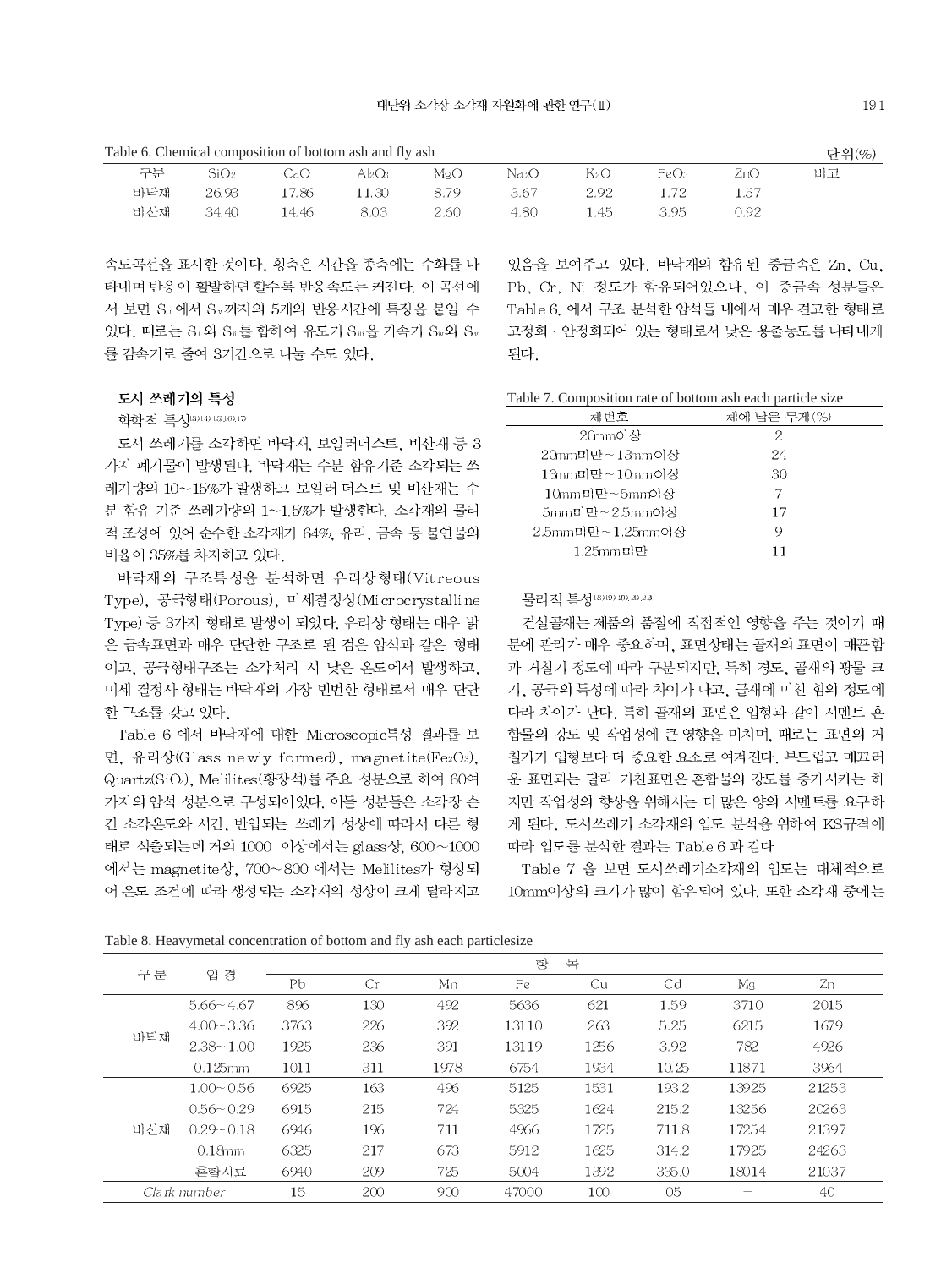금속류(철, 비철금속)등을 함유하고 있어, 이부분을 제거한 후 잔골재로서 사용해야 할 것으로 판단된다. 골재의 입형과 입도 분포는 콘크리트의 배합과 유동성에 커다란 영향을 끼치며 일 반적으로 입형과 입도가 좋은 골재는 실적율이 크고 동일 슬럼 프를 얻기 위한 단위 수량이 적다. 또한 콘크리트의 작업성 (Workability)과 타설도(Pumpability)를 좋게하기 위해서는 미세한 입자분이 필요하지만 그렇다고 해서 지나치게 미세한 입자가 많으면 단위 수량이 커진다.

Table 8 은 바닥재와 비산재의 입경별 중금속 함유량을 나 타낸 것이다. 소각재 및 비산재의 입경에 따른 중금속 함유량 은 소각재에는 Pb. Fe. Mg. Zn이 많은 것을 알 수 있다. 비산 재의 혼합시료를 Clark number(지구표층부 각 원소의 평균 함유량의 추정치)와 비교하여 보면 Pb. Cd. Zn이 400~600 배로 높고 반대로 Mn은 0.5배, Fe은 0.2배로 Clark number 보다 낮게 나타났다. Cu는 약 17배이지만, Cr은 Clark number 와 비슷하다. 따라서 폐기물 중의 Cd. Pb. Zn은 폐 기물 연소시 비산재에 농축되어 농도가 높게 된다고 생각된다. 비산재를 처리시 중금속 용출에 더욱더 주의를 기울여야 될 것 으로 사료된다.

#### I. S시멘트 공업)를 사용하였다.

본 연구에서 사용한 바닥재와 시멘트의 화학분석 결과를 XRF(IRX2000, RIGAKU, JAPAN)로 분석하여 그 결과를 Table 9. 에 나타내었다. 바닥재와 시멘트는 103℃에서 항량이 되도록 각각 건조한 다음 데시케이터에 보관하면서 실험에 사 용하였다.

#### 실험방법

시료의 용출실험은 드라이오븐(103℃)에 건조한 후 입도가 0.125~5.66mm가 되도록 체분석을 하여 용출용 시료로 하였 으며 국내 폐기물공정시험법에 규정된 표준용출실험법 KSLT(Korea Stand Leaching Test)에 따라 KSLT법의 용 출조건은 pH 5.8~6.2, 1:10의 고액비, 200rpm의 속도로 6 시간 진탕하고 여액을 여지로 여과후 ICP를(Inductiverly coupled plasma emission spectroscopy: ARL3500. SWISS)사용하여 분석하였으며, 압축강도시험은 지름 150m. 높이300mm의 원주형 공시체를 제작하여 LABTRON2100 (압축강도기)를 이용하여 KS가 규정하고는 방법에 따라 재령 28일 압축강도를 측정하였다.

#### 결과 및 고찰

### 실험재료 및 방법

### 실험재료

광명

중동

2.916

2.137

 $0.020$ 

0.736

0.017

 $N.D$ 

0.001

 $N.D$ 

본 연구에서는 우리시 3개 대형소각장(다대, 명지, 해운대) 에서 소각후 배출되는 바닥재를 대상시료로 사용하였으며, 고 형화 재료로 시멘트는 국내에서 많이 생산되고 있고 또한 건설 현장에서 일반적으로 사용되고 있는 포틀랜드 시멘트(TYPE

Table 9. Chemical composition of cement and bottom ash

#### 용출실험 결과의 비교

Table 8 은 용출분석결과로서, 다대, 해운대, 명지소각장 소각재('04년 6월 채취)의 경우 모두 폐기물관리법 유해물질 함유기준 이내로 조사되었다

Table 11 은 서울시 5개 소각장 바닥재 용출 결과는 1999년 서울특별시에서 "소각재 적정처리 대책"(발표자 : 서용찬) 마

| raole ). Chemieur composition or cement and obtioni asin                                  |                            |       |          |       |       |        |           |            |        |             |
|-------------------------------------------------------------------------------------------|----------------------------|-------|----------|-------|-------|--------|-----------|------------|--------|-------------|
|                                                                                           | chemical composition(wt.%) |       |          |       |       |        |           | specific   |        |             |
| Sample                                                                                    | CaO                        | SiO2  | Al $2O3$ | SQ3   | FeO3  | MgO    | Na2O      | K2O        | others | gravity     |
| cement                                                                                    | 63.28                      | 24.75 | 5.80     | 2.53  | 2.04  | 1.50   |           |            | 0.1    | 3.12        |
| ash                                                                                       | 3.22                       | 54.80 | 25.30    | 0.24  | 4.29  | 0.50   | 0.68      | 0.79       | 10.18  | 2.15        |
|                                                                                           |                            |       |          |       |       |        |           |            |        |             |
| Table 10. Leachate element concentration from Municipal solid waste incineration in Busan |                            |       |          |       |       |        |           |            |        | ( 단위: mg/l) |
|                                                                                           | Pb                         | Cu    | As       | Cd    | Сr    | Hg     | <b>CN</b> | <b>TCE</b> | PCE    | $Org-P$     |
| 다대                                                                                        | 2.05                       | 1.215 | N.D      | 0.004 | N.D   | 0.0003 | N.D       | N.D        | N.D    | N.D         |
| 해운대                                                                                       | 1.87                       | 1.350 | N.D      | 0.003 | N.D   | 0.0003 | N.D       | N.D        | N.D    | N.D         |
| 명지                                                                                        | 1.63                       | 1.138 | N.D      | 0.005 | N.D   | 0.0005 | N.D       | N.D        | N.D    | N.D         |
|                                                                                           |                            |       |          |       |       |        |           |            |        |             |
| Table 11. Leachate element concentration from Municipal solid waste incineration in Seoul |                            |       |          |       |       |        |           |            |        | ( 단위: mg/l) |
|                                                                                           | Рb                         | Cu    | As       | Cd    | Cr.   | Hg     | CN        | <b>TCE</b> | PCE    | $Oq-P$      |
| 일산                                                                                        | 0.035                      | 1.162 | 0.011    | N.D   | 0.035 | N.D    | N.D       | N.D        | N.D    | N.D         |
| 상계                                                                                        | 0.007                      | 0.617 | 0.006    | N.D   | 0.025 | N.D    | N.D       | N.D        | N.D    | N.D         |
| 목동                                                                                        | 2.111                      | 1.290 | 0.009    | N.D   | 0.024 | N.D    | N.D       | N.D        | N.D    | N.D         |
|                                                                                           |                            |       |          |       |       |        |           |            |        |             |

0.018

0.023

 $\mathcal{N}.\mathcal{D}$ 

 $N.D$ 

 $\mathcal{N}.\mathcal{D}$ 

 $N.D$ 

 $N.D$ 

 $N.D$ 

 $N.D$ 

 $N.D$ 

 $\mathcal{N}.\mathcal{D}$ 

 $N.D$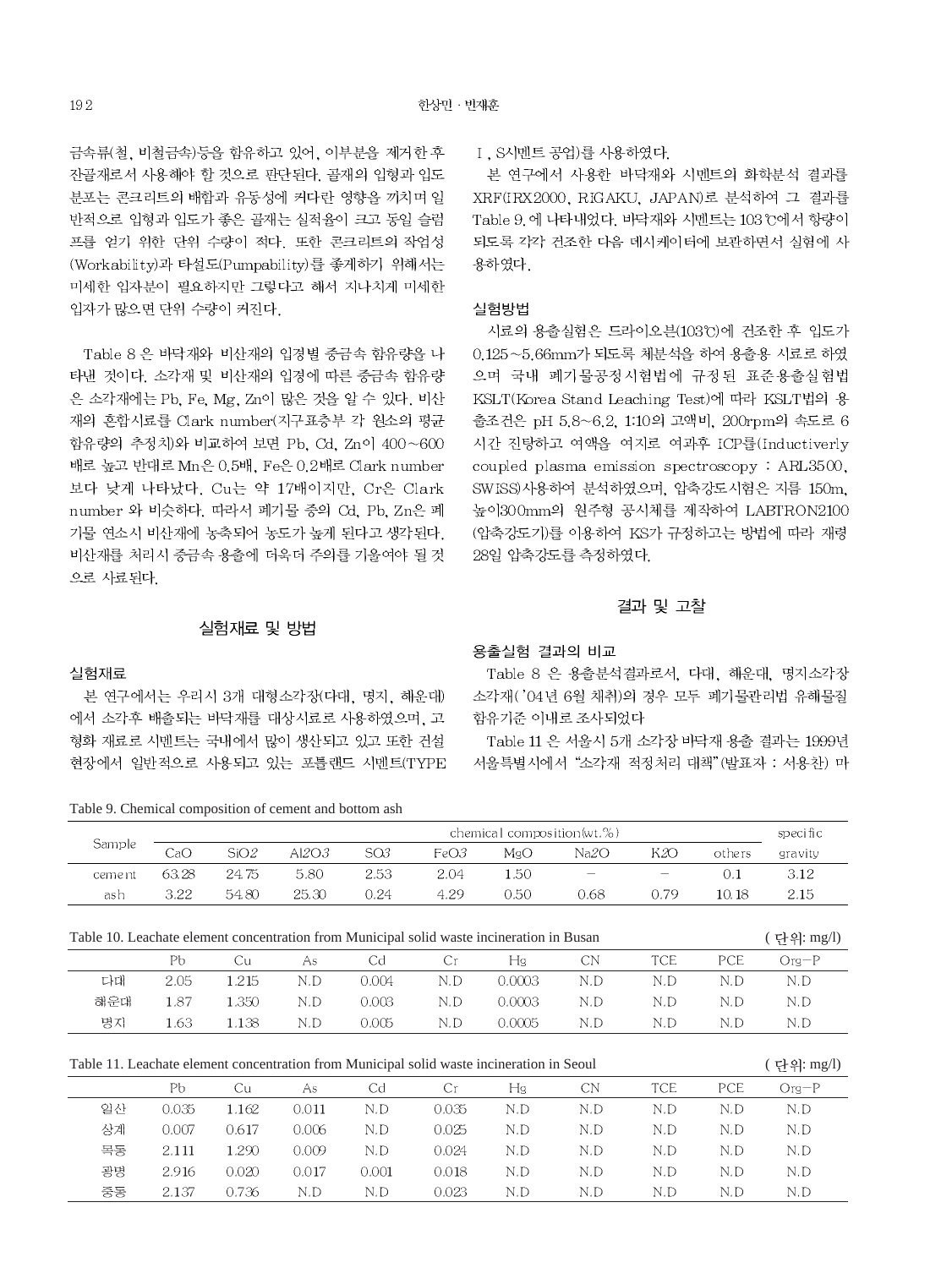|     | Table 12. Heavy inetal concentration of bottom and hy ash each particles ize |      |     |      |       |      |       |       | $\frac{u g}{g}$ |  |
|-----|------------------------------------------------------------------------------|------|-----|------|-------|------|-------|-------|-----------------|--|
|     | 항<br>목                                                                       |      |     |      |       |      |       |       |                 |  |
| 구분  | 입<br>경                                                                       | Pb   | Cr  | Mn   | Fe    | Cu   | Cd    | Mα    | Zn              |  |
|     | $5.66 - 4.67$                                                                | 896  | 130 | 492  | 5636  | 621  | 1.59  | 3710  | 2015            |  |
|     | $4.00 - 3.36$                                                                | 3763 | 226 | 392  | 13110 | 263  | 5.25  | 6215  | 1679            |  |
| 바닥재 | $2.38 - 1.00$                                                                | 1925 | 236 | 391  | 13119 | 1256 | 3.92  | 7825  | 4926            |  |
|     | $0.125$ mm                                                                   | 1011 | 311 | 1978 | 6754  | 1934 | 10.25 | 11871 | 3964            |  |
|     | $1.00 - 0.56$                                                                | 6925 | 163 | 496  | 5125  | 1531 | 193.2 | 13925 | 21253           |  |
|     | $0.56 - 0.29$                                                                | 6915 | 215 | 724  | 5325  | 1624 | 215.2 | 13256 | 20263           |  |
| 비산재 | $0.29 - 0.18$                                                                | 6946 | 196 | 711  | 4966  | 1725 | 711.8 | 17254 | 21397           |  |
|     | $0.18$ mm                                                                    | 6325 | 217 | 673  | 5912  | 1625 | 314.2 | 17925 | 24263           |  |
|     | 혼합시료                                                                         | 6940 | 209 | 725  | 5004  | 1392 | 335.0 | 18014 | 21037           |  |
|     | Clark number                                                                 | 15   | 200 | 900  | 47000 | 100  | 05    |       | 40              |  |

련을 위한 공청회에서 발표한 자료로 우리시 3개 소각장의 결 과와 비교하여 큰 차이는 없는 것으로 조사되었다.

Table 12 는 바닥재 와 비산재의 입경별 중금속 함유량을 나타낸것이다. 소각재 및 비산재의 입경에 따른 중금속 함유량 은 소각재에는 Pb, Fe, Mg, Zn이 많은 것을 알 수 있다. 비산 재의 혼합시료를 Clark number(지구표층부 각 원소의 평균 함유량의 추정치)와 비교하여 보면 Pb. Cd. Zn이 400~600 배로 높고 반대로 Mn은 0.5배, Fe은 0.2배로 Clark number 보다 낮게 나타났다. Cu는 약 17배이지만, Cr은 Clark number 와 비슷하다. 따라서 폐기물 중의 Cd. Pb. Zn 은 폐기물 연소시 비산재에 농축되어 농도가 높게 된다고 생각 된다. 비산재를 처리시 중금속 및 유해물질 용출에 많은 주의 를 기울여야 될 것으로 사료된다.

#### 고화 안정처리제 개발의 필요성

기존의 시멘트 고화법으론 ①환경적 측면에서 중금속 용출 방지 문제와, 2자원재활용적 관점 및 폐기물 재활용성 측면에 서도 적절한 처리 방법이 될 수없으며, 3더욱이 소각재속에 함유된 중금속은 일반 시멘트 고화처리 시 그 수화 반응을 방 해하는 것으로 알려져. 더욱 소각재의 안정처리 및 재활용을 어렵게 하므로 새로운 고화 안정처리제의 개발이 이들 문제점 들을 해결할 수 있는 해결책이 될 수 있다.

중금속 이온을 함유한 산업폐기물을 시멘트를 이용하여 고 화시키는 경우에 시멘트의 수화 및 경화과정에 지대한 영향을 준다. Leiber는 ZnO와 PbO에 의한 시멘트의 수화지연에 관 한 연구에서 이러한 중금속들은 단지 CsS상 수화에만 영향을 주며 수화지연 정도는 중금속이온의 첨가량이 증가함에 따라, 그리고 비표면적과 Cs의 양에 따라 좌우된다고 보고하였으 며, Zn의 경우에는 결정질의 calcium zincate를 형성하지만, Pb의 경우는 비정량적인 결정질의 납화함물을 형성한다고 보 고 하였다. Cu 및 Pb는 알카리와의 반응에 의하여 중금속이 가용성의 수화물을 형성한 후 서서히 반응이 진행됨에 따라 불 용성의 metal 수산화물을 형성하여 시멘트 입자 주위에 impermeable membrane(불침투성 수지) 이 피복되어 물과 의 반응이 차단되는 것으로 사료 되어진다. 향후 소각재의 중 금속 용출 기준치 강화(일본의 경우 2002년도부터 Pb의 경우 3 ppm → 0.3 ppm으로 강화)등과 직 매립에 따른 환경오염 논란은 계속될 것으로 보여 근본적인 대책이 절실히 필요한 것 이 현실이다.

#### 고화안정처리제의 역할

일반적 시멘트 고화법으로 폐기물을 처리하기에는. ①시멘 트 자체의 경화력만으로 중금속의 안정적 용출억제가 힘들며, 2폐기물에 함유된 중금속들이 시멘트 수화반응을 지연시킴으 로써 더욱 소기의 목적을 달성키 어렵고, ③재활용의 경우 GR 규격 등의 제품기준치 및 제품강도 등을 발현키 어려운 기술적 인 문제가 있어 새롭게 개발한 고화안정처리제(HSM)는 Na. Ca, 및 K이온이 많아지면 수화가 촉진됨에 주목하여 초기강 도를 높일수 있음에 주목하여, 급결에 따른 사후문제인 크랙 등을 방지함과 응결 · 경화를 지연시켜 더많은 수화생성물을 얻을 목적으로, W/C비를 줄여 사용할 수 있는 고성능 AE감수 제를 첨가, 시멘트중의 주된 성분인 CaO와 SiO2등이 더욱 많 은 시멘트 수화화합물을 생성할 수 있도록 하는데 주목 하였 고, 특히 시멘트의 특성인 그 원료물질들이 소성반응에서 생성 되어야 반응이 이뤄집과, 도시 쓰레기 소각재의 조성물질이 시 멘트 조성물질과 유사함과 역시 열에너지를 흡수하는 소성 유 사과정을 거침에도 주목하였다. 그러나 상기의 효과를 기대키 위한 첨가물들이 선택적인 반응을 보여 그 선택은 대단히 까다 로운 과정이다.

Na와 K이온 등의 accelerator의 역할에 대하여 설명하여 보면, 유도기중 Na+, K+의 농도가 높아지면 제2피크의 출현은 촉진되며, 유도기는 짧아지는 경향이있다. 여기서 석회질 골재 와 시멘트 페이스트간의 부착강도의 개선은, 탄산염이 시멘트 페이스트중의 알카리용액에 침식되어 Ca(OH) 층이 형성되는 것에 기인한다고 언급하고 있다. 그러나 그 알카리 농도가 높

 $\left(\frac{1}{2}\right)^{n}$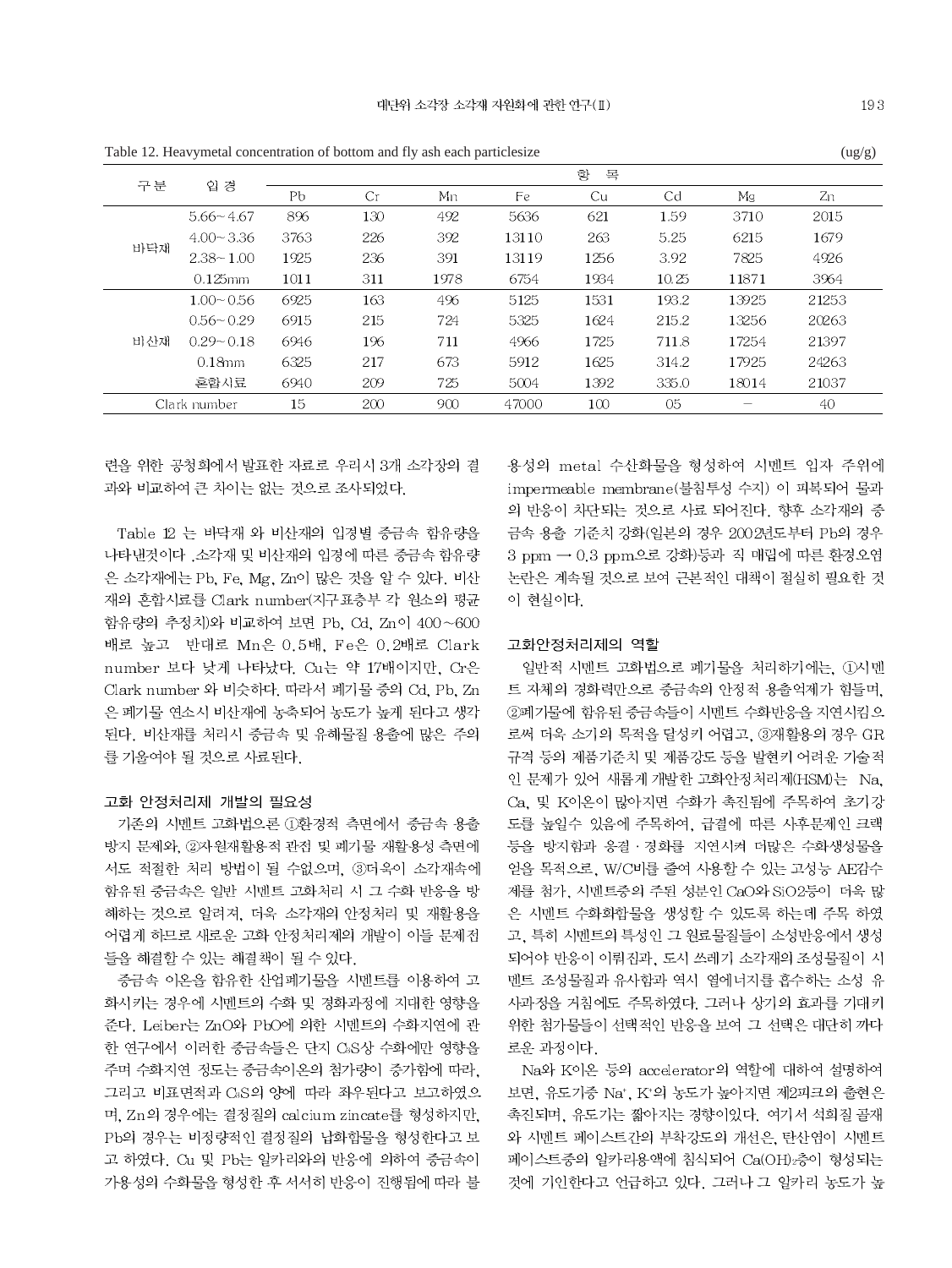| 성분                            | 함량(g)       | 비고          |
|-------------------------------|-------------|-------------|
| 염화나트륨(NaCl)                   | $100 - 200$ |             |
| 염화칼륨(KCI)                     | $100 - 150$ |             |
| 질산나트륨(NaNOs)                  | $50 - 100$  |             |
| 탄산나트륨(Na2CO3)                 | $500 - 800$ |             |
| 알루민산나트륨(NaAlOz)               | $50 - 150$  |             |
| 염화제일철(Fe2Cla)                 | $20 - 50$   | ※물 10 L에 용해 |
| 황화나트륨(Na2SO4)                 | $30 - 100$  |             |
| 염화칼슘(CaCl2)                   | $50 - 150$  |             |
| 염화칼륨(KCI)                     | $100 - 150$ |             |
| 질산나트륨(NaN Os)                 | $50 - 100$  |             |
| 위 10개 조성성분 외 2종의 화학약품 추가하여 제조 |             |             |

Table 13. Chemical composition of HSM material

으면 재료중의 SiO2가 물의 존재에 있어서 장기간에 걸쳐 반 응 하고 규산소다(혹은 규산칼륨)를 만드는 알카리 · 실리카 반 응이 일어나며, 그때의 팽창압에 의해 콘크리트의 균열이 발생 하게 된다. 이는 본 첨가제의 적정배합비 결정에 유효한 결과 를 제시하였음. Na와 K는 시멘트 조성물질의 아황산과 물과 반응에서 Na2SO4와 k2SO 와 같은 황산알카리금속으로 수산화 칼슘과 다음과 반응하여 석고를 생성한다.

 $Ca(OH)_2 + Na_2SO_4 + 2H_2O$   $CaSO_4 + 2H_2O + NaOH$ 

그리하여 이 결과 생긴 석고가 알루민산칼슘수화물 반응하 여 ettringite 로 알려진 불용성의 칼슘설퍼알루미네이트를 생성한다.

즉 4CaO · Al2O<sub>3</sub> · 19H<sub>2</sub>O + 3(CaSO<sub>4</sub> · 2H<sub>2</sub>O) +  $7H_2O \rightarrow$ 

 $3CaO + Al\cdot Q_3 + 3CaSO_4 + 31H_2O + Ca(OH)_2$ 

이상의 반응은 수산화나트륨과 수산화칼슘의 각각의 포화수 용액의 pH값이 14.0과 12.4인 것으로, 수화직후의 알루미네 이트(CBA) 입자주위에 불용성의 ettringite막에 의해 덮여있 고, 아리트(CsS)입자 주위에 피복된 C-S-H막을 용해시켜 수 화를 지속적으로 촉진시키며 또 ettringite의 생성을 유도하 는 것으로 추정되어진다.

### 고화안정처리제의 개발 및 조성성분

바닥재의 중금속 용출을 억제하기위하여 Na. Ca. 및 K이온 이 많아지면 수화가 촉진되는 점에 주목하여 이들 물질들을 함 유한 화학약품을 혼합하여 새로운 고화 안정제(HSM제)를 개 발하여 사용하였다

Table 13. 은 새로 개발한 고화안정처리제(HSM제)의 조성 성분을 나타낸 것으로, 고화안정처리제(HSM제)제는 액상으로 서 성분적으로는 유기물이나 유해성분이 포함되어 있지 않으 므로 사용시 특별히 주의 사항이 필요 하지 않으며, 시멘트 첨 가량의 2%양으로 물 투입량과 합산하여 투입하여 사용한다.

### 새로운 고화안정처리제(HSM제)의 기술적인 특성

이 고화안정처리제의 특성은 소각재+시멘트+물의 반응시.

고화안정처리제에 포함된 Na, Ca 및 K이온 화합물 이 수화생 성물Ca(OH)2와 반응함에 따라 시멘트 수화반응의 아리트 (CsS), 베리트(CsS), 셀리트(CsA), 페라이트(CAF)등에 작용하 여 수화작용을 더욱 촉진시켜 유해 중금속을 콘크리트 제품 안 에 안정 고정시킴으로써 용출을 억제 시키는 기술이며, 도 시 멘트 수화반응을 지속 반응케 하여 시멘트고형물의 강도를 증 가시키고 장기저항력에 우수한 효과도 거둘 수 있을 것으로 예 상되어, 기존 도시쓰레기 소각재를 재활용시의 문제점인 ①소 각재의 중금속 용출의 억제효과와 2시멘트 고형체의 강도증 대에 효과가 있어 소각재를 재활용할 수 있는 안정적 처리기술 이라고 할 수 있다. 또한, 소각재 함유율을 골재 사용량의 50 중량% 이상 사용할 수 있어 환경부의 재활용 기준을 충족시킬 수 있는 기술의 특성을 가지고 있다.

### 용출시험 및 압축강도 시험

본 용출시험은 도시쓰레기 소각재에 고화안정처리제(HSM 제)를 투입하여 블록을 성형하였을 경우 중금속 용출억제력 정 도를 알기위해서 공시체를 28일간 양생한 후 폐기물공정시험 법에 규정된 표준용출실험법KSLT(Korea Stand Leaching Test)에 따라 KSLT법의 용출조건은 pH 58~6.2, 1:10의 고 액비, 200rpm의 속도로 6시간 진탕하고 여액을 여지로 여과 후 ICP를(Inductiverly coupled plasma emission spectroscopy : ARL3500, SWISS)사용하여 분석하였다.

#### 용출 시험

Fig.5.는 Pb의 용출시험결과를 보면 바닥재 Pb의 중금속 용출농도가 1,850 mg/L, 바닥재+시멘트의 중금속 용출농도 는 0.825 mg/L로 55%저감 되었으며, 바닥재+시멘트+HSM 제의 중금속 용출농도는 0.093 mg/L로 95%저감 되어 용출 시험결과 HSM제가 중금속 용출 안정제로서의 탁월한 효능을 나타내었다. Fig.6.은 Cu의 용출시험결과도 바닥재 Cu의 중 금속 용출농도가 1.256 mg/L.바닥재+시멘트의 중금속 용출 농도는 0.285 mg/L로 77%저감 되었으며, 바닥재+시멘트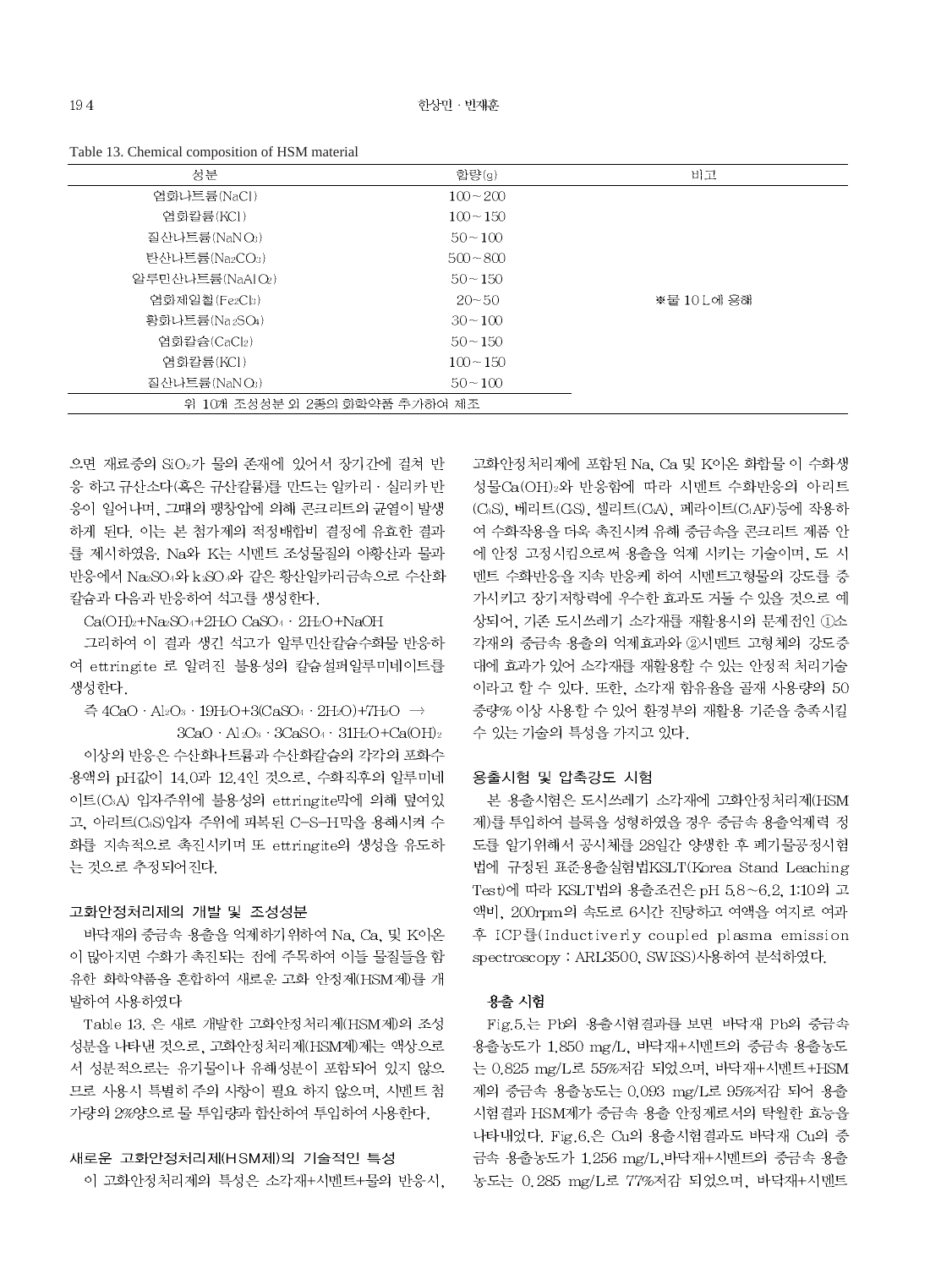| Tuoto T II Eluvinuo vapellinent leguit on sonna suurillel |       |       |        |           |     |     |     |                 |  |
|-----------------------------------------------------------|-------|-------|--------|-----------|-----|-----|-----|-----------------|--|
| 시료                                                        | Сu    | Cđ    | Рb     | $Cr^{16}$ | CN  | As  | Ηą  | 비고              |  |
| 바닥재                                                       | 1.256 | 0.005 | 1.850  | N.D       | ND. | N.D | N.D | 혼합(명지, 다대, 해운대) |  |
| 바닥재+시멘트                                                   | 9.285 | N.D   | 0.825  | N.D       | N.D | N.D | N.D | 소각재 50% 사용      |  |
| 바닥재 +시멘트+HSM제                                             | 0.165 | N.D   | 0.093. | N.D       | N.D | N.D | N.D | HSM제 2% 투여      |  |

Table 14. Leachate experiment result on soilid stablizer



Fig. 5. Leachate concentration of Pb by KSLT.



Fig. 6. Leachate concentration of Cu by KSLT.

+HSM의 중금속 용출농도는 0.165 mg/l로 87%저감 되어 용 출시험결과 HSM제가 Pb과 마찬가지로 중금속 용출 안정제로 서의 효능을 나타내었다. 따라서 본 HSM제는 시멘트입자의 고른 분산 및 Accelerator(Na, K이온)를 이용한 수화촉진 효 과로 초기강도발현 증가와 수화작용이 지속적으로 일어나도록 하여 더 많은 시멘트 수화물을 생성케 함으로써 중금속류의 용 출억제와 고형체의 강도증가를 가능케 함과, Pb, Cu 등의 중 금속이 시멘트 수화지연으로 인한 용출과 강도저하의 문제를 해결하여 안정적으로 소각재의 재활용 가능성을 더한 층 높일 수 있을 것으로 사료된다.

### 압축강도시험

본 연구에서는 압축강도시험을 위하여 콘크리트의 압축강도 를 결정하는데 사용될 수 있는 공시체로는 현재 우리나라의 KS가 규정하고 있고, 미국, 일본에서도 사용하고 있는 지름 150 mm, 높이 300 mm의 원주형 공시체(cylindricial specimen)를 제작하여 LABTRON2100(압축강도기)을 사용 하여 KS가 규정하고 있는 방법에 따라 고화제 투입량의 변화



Fig. 7. Compressive strength of samples after 28 days.

에 따라 Sample-1(H형: 1%), Sample-2(S형: 2%). Sample-3(M형: 3%)의 3가지의 공시체를 제작하여 재령 28 일 압축강도를 측정하였다.

Table 15. 및 Fig. 7.은 공시체 시료들의 압축강도가 430~ 450 kg/cm2의 분포로 나타내었으며, KS8520의 연소재 벽돌 압축강도 기준 82 kg/cm2 이상 이었으며, 폐기물관리법의 지정 폐기물 고형화 처리기준 cement함유량 150 kg/cm'이상의 규 격도 만족하였다. 특히, 새로 개발한 고형안정제의 함유량이 2%일때(S형) 압축강도의 강도가 10(M형)~20(H형) kg/cm3 증 가된 450 kg/cm<sup>3</sup> 으로 고형안정제(HSM제) 적정 배합비율도 확인 할 수 있었다.

재령별 강도변화에 관한 국내의 실험결과가 충분치 않기 때

Table 15. Compressive strength of samples after 28 days

|            | 압축강도(kg/cm) | 비고      |  |
|------------|-------------|---------|--|
| $S-1$ (H형) | 430         | 282(1%) |  |
| $S-2(S$ 형) | 450         | 282(2%) |  |
| S-3(M형)    | 440         | 282(3%) |  |

Table 16. Ratio of Degree strength after 28 days

| $10000$ $1000000$ $1000000$ $10000000$ |          |      |   |     |       |        |   |  |
|----------------------------------------|----------|------|---|-----|-------|--------|---|--|
| 쟤                                      | AO<br>エモ | 282  | € | €   |       | $\sim$ | ⊷ |  |
|                                        | ∽        | 1.00 |   | --- | - - - |        |   |  |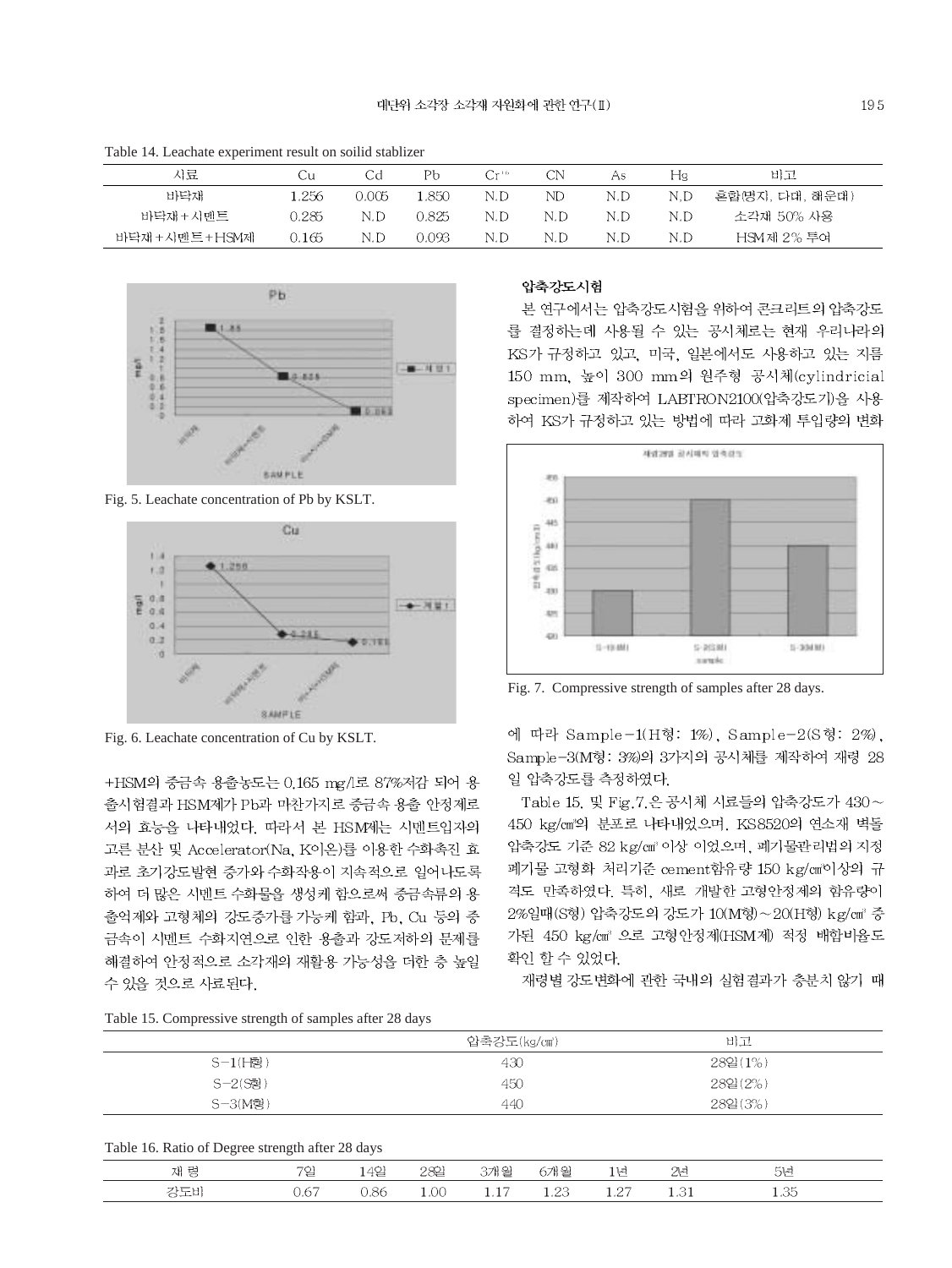문에, 외국의 문헌을 참고(일본건축학회)하면 28일 강도에 대 한 보통시멘트콘크리트의 재령별 상대 강도를 Table 16. 에 나 타내었다

#### 결 론

우리시 대단위 생활폐기물 소각장에서 발생되어진 바닥재를 시멘트와 새로운 고화안정처리제(HSM제)를 혼합하여 바닥재 를 고형화 하고, 안정성을 평가하기 위하여 용출실험 및 압축 강도 실험을 하여 건설원자재(인터로킹블록)로의 활용하기위 해 2차년도 연구 결과 다음과 같은 결론을 얻었다.

1. 본 연구에서 공시체 S-1형, S-2형, S-3형의 압축강도 측정결과 압축강도가 430~450 kg/cm'의 분포로 나타내었으 며, KS 8520의 연소재 벽돌 압축강도 기준 82 kg/cm<sup>3</sup> 이상 이 었으며, 폐기물관리법의 지정 폐기물 고형화 처리 기준 cement 함유량 150 kg/cm'이상의 규격도 만족하였다. 특히, 새 로 개발한 고형안정제의 함유량이 2%일때(S형) 압축강도의 강 도가 10(M형)~20(H형) kg/cm3 증가된 450 kg/cm3 으로 고형 안정제 (HSM제) 적정 배합비율도 확인 할 수 있었다.

2. HSM제를 혼합한 고형체의 중금속 용출결과. Pb은 95%(55% : 시멘트만 사용 고형화시), Cu는 87%(77% : 시멘 트만 사용 고형화시)의 저감 효과를 가지는 결과를 얻었는데 이 는 새로운 고형안정제 (HSM제)는 시멘트입자의 고른 분산 및 Accelerator(Na, K이온)를 이용한 수화촉진 효과로 초기강도 발현 증가와 수화작용이 지속적으로 일어난 결과로 사료된다.

3. 본 연구는 기존의 시멘트 고화법의 문제점을 경제적인 첨 가제를 이용하여 해결을 가능케 하여, 고화만이 아닌 폐기물 재이용을 가능케 하며, 또 기존의 비싼 킬레이트제를 이용한 해외기술과 비교해볼때, 저렴한 약제비로 안정적 효과를 냅으 로서 경제성면에서도 뛰어날 것으로 사료 된다.

4. 일반적 시멘트 고화법으론 폐기물을 처리하기에는 시멘 트 자체의 경화력만으로 중금속 용출억제가 힘들뿐더러 폐기 물에 함유된 중금속들이 시멘트 수화반응을 지연 시키는 것으 로 사료된다.

5. 소각재에 함유된 중금속류는 시멘트 고형화시 수화반응 을 억제하나 새로운 고화안정처리제(HSM제)를 첨가함으로써 수화를 촉진하며 수화합물 생성을 증대하는 것으로 사료.

6. 소각재의 입도 선별과정만 거친후 별도의 골재 전처리 과 정 없이, 액상의 고화안정처리제(HSM제)를 시멘트와 혼합하 여 사용하므로 이용이 간편한 장점이 있다.

7. 기존의 시멘트 고화법으론 환경적 측면에서 중금속 용출 방지의 문제와, 자원재활용적 입장에서의 페기물의 재활용성 측면에서도 적절한 처리방법이 될 수 없었으며, 더욱이 소각재 속에 함유된 중금속은 일반 시멘트 고화처리시 수화반응을 방 해하는 것으로 알려져, 더욱 소각재의 안정처리 및 재활용을 어렵게 하였으나, 본 연구에서 새로 제조한 고화안정처리제 (HSM제)가 상기 문제들의 해결 대안이 될 수 있을 것으로 사 료되다

8. 앞으로의 연구에서는 경제성 분석도 이루어져야 하나 소 각재를 이용하는 폐기물 재활용 연구는 보다 거시적 관점에서 폐기물을 환경 안정적으로 처리함과, 최근의 님비현상 등으로 적정매립지 확보난 등을 고려한 매립지 사용년수 증대 효과. 또 자원빈국인 국가적 입장에서도 개발된 재활용 기술을 적극 활용 하여 recycling 함은 우리가 당연히 지향해야할 방향이 틀림없다고 사료되며 우리나라 폐기물관리의 정책 목표인 "자 원순환형폐기물관리" 지속가능발전의 관점에서도 계속적인 연 구가 필요하다고 생각 된다.

### 참 고 문 헌

- 1. 부산광역시, 환경백서, 2002-2003
- 2. 환경부, 폐기물 발생현황 및 처리현황, 1999-2004
- 3. 환경부, 국가폐기물처리계획, 1998
- 4. 資源環境對策. 일본 도시쓰레기소각재의 처리 · 리사이클 링의 최전선, Vol.39 NO.2, 2003
- 5. 주소영, 시멘트고화에 의한 카드뮴슬러지의 안정성 및 용출 실험방법 비교 검토, 대한위생학회지, 제17권 제3호, 2002
- 6. 임남웅. 아스팔트 콘크리트 필러재로의 소각재 재활용방안 연구, 대한환경 공학회지, Vol 20, NO, 11, 1998
- 7. 한상민, 폐석고와 국내산 저품위 질석을 이용한 내화 내장 제 개발에 관한 연구, 동아대학교, 박사학위 논문, 2002
- 8. 오희찬, 포틀랜드 시멘트 클링커의 소성성에 미치는 가열속 도의 영향. 인하대학교. 1985
- 9. 김병기, 고성능 콘크리트에서 시멘트와 고성능 감수제의 사용성에 관한 연구, university de shervrocke, 2001
- 10. 김희찬, 시멘트 클링커와 염기성 내화벽돌의 상호반응에 관한 연구, 한양대학교, 1986
- 11. 최신 콘크리트공학, 한국콘크리트학회, 2001
- 12. 이종근, 무기재료원료공학, 반도출판사, 1988
- 13. 배해룡, 소각재를 이용한 소각비산회의 안정화 공정에 따 른 문제전과 해결방안, 대한위생학회지, 16권 제2호, 2001
- 14. 김석완, 도시폐기물 소각로에서 발생된 바닥재와 비산재 의 용융특성, 대한환경공학회지, Vol 24, NO.5, 2002
- 15. 허해준, 매립처분장에서 소각잔사로부터 유래된 납의 용출 특성과 납의 흡착제로서 복토층의 역할, 대한환경공학회 지, Vol 21, NO, 2, 1999
- 16. 조경미, 폐타이어 소각잔재물의 자원화 평가를 위한 용출 방법 비교에 관한 연구, 대한환경공학회지, Vol 23. NO.4, 2001
- 17. 진호섭, 석탄바닥재 및 폐석회를 이용한 고형화/안정화물 의 용출 특성, Vol 24, NO, 3, 2002
- 18. 김종법, 콘크리트 재생골재를 이용한 산성광산배수 중화 처리, Vol 24.NO. 1, 2002